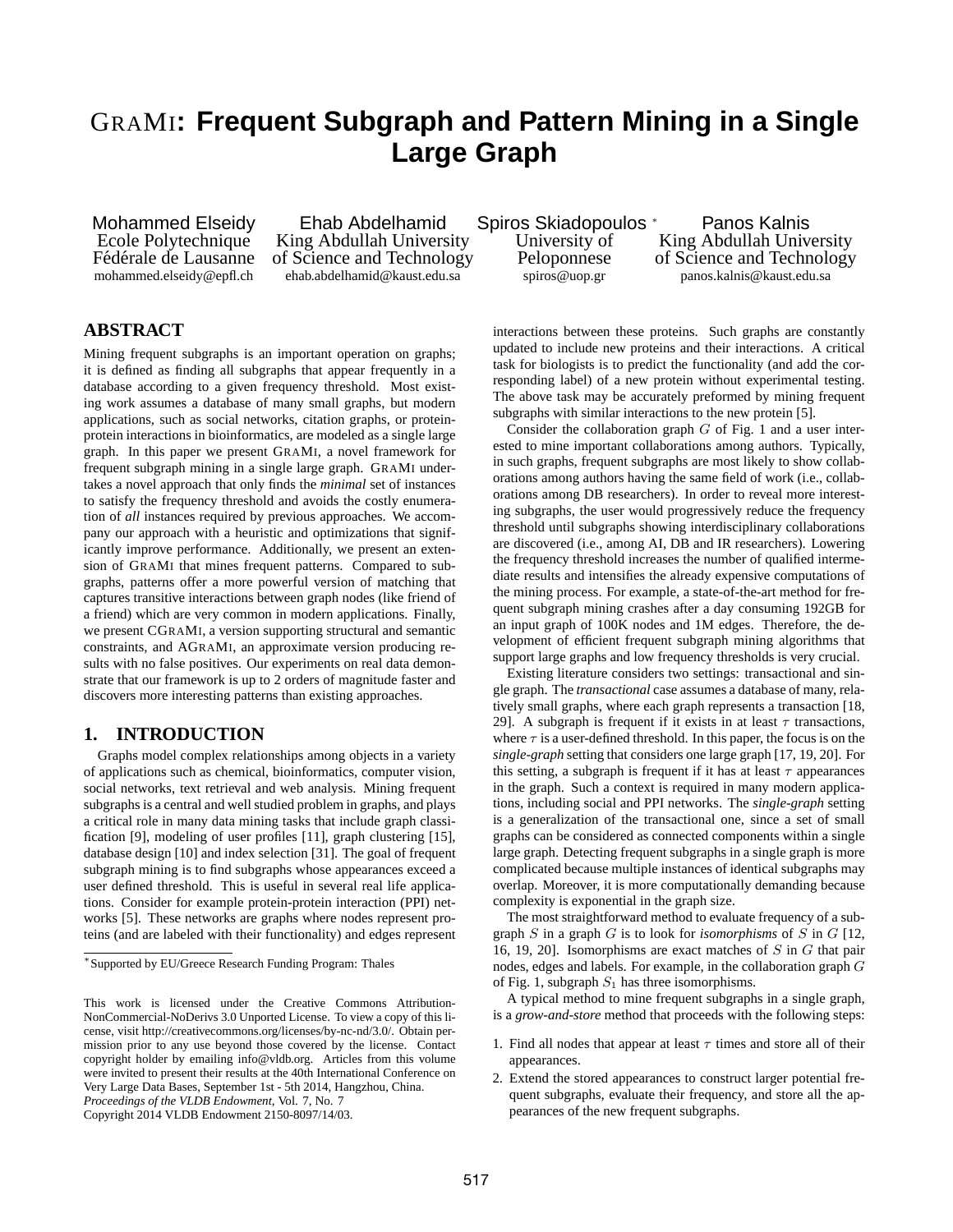

<span id="page-1-0"></span>**Figure 1: (a) A collaboration graph** G**; nodes correspond to authors (labeled with their field of work) and edges represent coauthorship (labeled with number of co-authored papers). (b)** and (c) Subgraphs  $S_1$  and  $S_2$ .

3. Repeat Step 2 until no more frequent subgraphs can be found.

Existing approaches such as SIGRAM [\[20\]](#page-11-10) use variations of this grow-and-store method. These approaches take advantage of the stored appearances to evaluate the frequency of a subgraph. The main bottleneck of such algorithms is the creation and storage of all appearances of each subgraph. The number of such appearances depends on the size and the properties of the graph and the subgraph; it can be prohibitively large to compute and store, rendering grow-and-store solutions infeasible in practice.

In this work, we propose GRAMI (GRA*ph* MI*ning*); a novel framework that addresses the frequent subgraph mining problem. GRAMI undertakes a novel approach differentiating it from growand-store methods. First, it stores only the templates of frequent subgraphs, but not their appearances on the graph. This eliminates the limitations of the grow-and-store methods and allows GRAMI to mine large graphs and support low frequency thresholds. Also, it employs a novel method to evaluate the frequency of a subgraph. More specifically, GRAMI models the frequency evaluation as a constraint satisfaction problem (*CSP*). At each iteration, GRAMI solves the CSP until it finds the *minimal* set of appearances that are enough to evaluate subgraph frequency, and it ignores all remaining appearances. The process is repeated by extending the subgraphs until no more frequent subgraphs can be found.

Solving the CSP can still take exponential time in the worst case. In order to support large graphs in real-life applications, GRAMI employs a heuristic search and a series of optimizations that significantly improve performance. More specifically, GRAMI introduces novel optimizations that *(a)* prune large portions of the search space, *(b)* prioritize fast and postpone slow searches and *(c)* take advantage of special graph types and structures. By avoiding the exhaustive enumeration of appearances and using the proposed optimizations, GRAMI supports larger graphs and smaller frequency thresholds than existing approaches. For example, to compute the frequent patterns of the 100K nodes/1M edges graph that the state-of-the-art grow-and-store method crashed after a day, GRAMI needs only 16 minutes.

Additionally, we propose three extensions to the original GRAMI framework. The first one considers graphs such as social or research networks, that may contain incomplete information and transitive relationships. In such cases *indirect* relationships (like a friend of a friend) reveal neighborhood connectivity and proximity information. To explore these relationships, *patterns* were introduced [\[4,](#page-11-13) [17,](#page-11-8) [34\]](#page-11-14). Patterns establish a more powerful definition of matching, than subgraphs, that captures indirect connections by replacing edges with paths. To mine frequent patterns, we have

appropriately extended GRAMI. For instance in Fig. [1,](#page-1-0) GRAMI may also consider  $u_5 = u_8 \stackrel{10}{=} u_9$  to be a match of  $S_1$  since  $u_5$ (labeled DB) is indirectly connected to  $u_8$  (labeled IR). The second extension, CGRAMI, allows the user to define a set of *constraints*, both structural (e.g., the subgraph is allowed to have up to  $\alpha$  edges) and semantic (e.g., a particular label cannot occur more than  $\alpha$  times in the subgraph). The constraints are used to prune undesirable matches and limit the search space. The final extension, AGRAMI, is an *approximate* version, which approximates subgraph frequencies. The approximation method may miss some frequent subgraphs (i.e., has false negatives), but the returned results are *not* approximate (i.e., does not have false positives).

Noteworthily, GRAMI and its extensions support directed and undirected graphs and may be applied to both single and multiple labels (or weights) per node and edge.

In summary, our main contributions are:

- We propose GRAMI, a novel framework to mine frequent subgraphs in a large single graph. GRAMI is based on a novel idea that refrains from computing and storing large intermediate results (appearances of subgraphs). A key part of the underlying idea is to evaluate the frequency of subgraphs using CSP.
- We offer a heuristic search with novel optimizations that significantly improve GRAMI's performance by pruning the search space, postponing searches, and exploring special graph types.
- We develop a variation of GRAMI that is able to mine frequent patterns, a more powerful version of matching that is required in several modern applications.
- We present CGRAMI, a version that supports structural and semantic constraints, and AGRAMI, an approximate version which produces results with no false positives.
- We experimentally evaluate the performance of GRAMI and demonstrate that it is up to 2 orders of magnitude faster than existing methods in large real-life graphs.

The rest of the paper is organized as follows. Section [2](#page-1-1) formalizes the problem. Section [3](#page-2-0) presents GRAMI and its optimizations. Section [4](#page-6-0) discusses the extensions of GRAMI. Section [5](#page-7-0) presents the experimental evaluation. Section [6](#page-10-0) surveys related work, and Section [7](#page-11-15) concludes.

# <span id="page-1-1"></span>**2. PRELIMINARIES**

A *graph*  $G = (V, E, L)$  consists of a set of nodes V, a set of edges  $E$  and a labeling function  $L$  that assigns labels to nodes and edges. A graph  $S = (V_S, E_S, L_S)$  is a *subgraph* of a graph  $G =$  $(V, E, L)$  iff  $V_S \subseteq V$ ,  $E_S \subseteq E$  and  $L_S(v) = L(v)$  for all  $v \in$  $V_S \cup E_S$ . Fig. [1a](#page-1-0) illustrates an example of a collaboration graph. Node labels represent author's field of work (e.g., Databases) and edge labels represent the number of co-authored papers. To simplify presentation, all examples illustrate undirected graphs with a single label for each node. However, the proposed methods also support directed graphs and multiple labels per node/edge.

<span id="page-1-2"></span>**Definition 1** *Let*  $S = (V_S, E_S, L_S)$  *be a subgraph of a graph*  $G = (V, E, L)$ . A subgraph isomorphism of S to G is an injective *function*  $f: V_S \to V$  *satisfying* (a)  $L_S(v) = L(f(v))$  *for all nodes*  $v \in V_S$ , and (b)  $(f(u), f(v)) \in E$  and  $L_S(u, v) = L(f(u), f(v))$ *for all edges*  $(u, v) \in E_S$ .

Intuitively, a subgraph isomorphism is a mapping from  $V_S$  to  $V$ such that each edge in  $E$  is mapped to a single edge in  $E<sub>S</sub>$  and vice versa. This mapping preserves the labels on the nodes and edges. For example in Fig. [1,](#page-1-0) subgraph  $S_1$  ( $v_1 \stackrel{4}{\sim} v_2 \stackrel{10}{\sim} v_3$ ) has three isomorphisms with respect to graph G, namely  $u_1 \stackrel{4}{\sim} u_3 \stackrel{10}{\sim} u_4$ ,  $u_5 \stackrel{4}{\sim}$  $u_4 \stackrel{10}{=} u_3$  and  $u_6 \stackrel{4}{=} u_8 \stackrel{10}{=} u_9$ .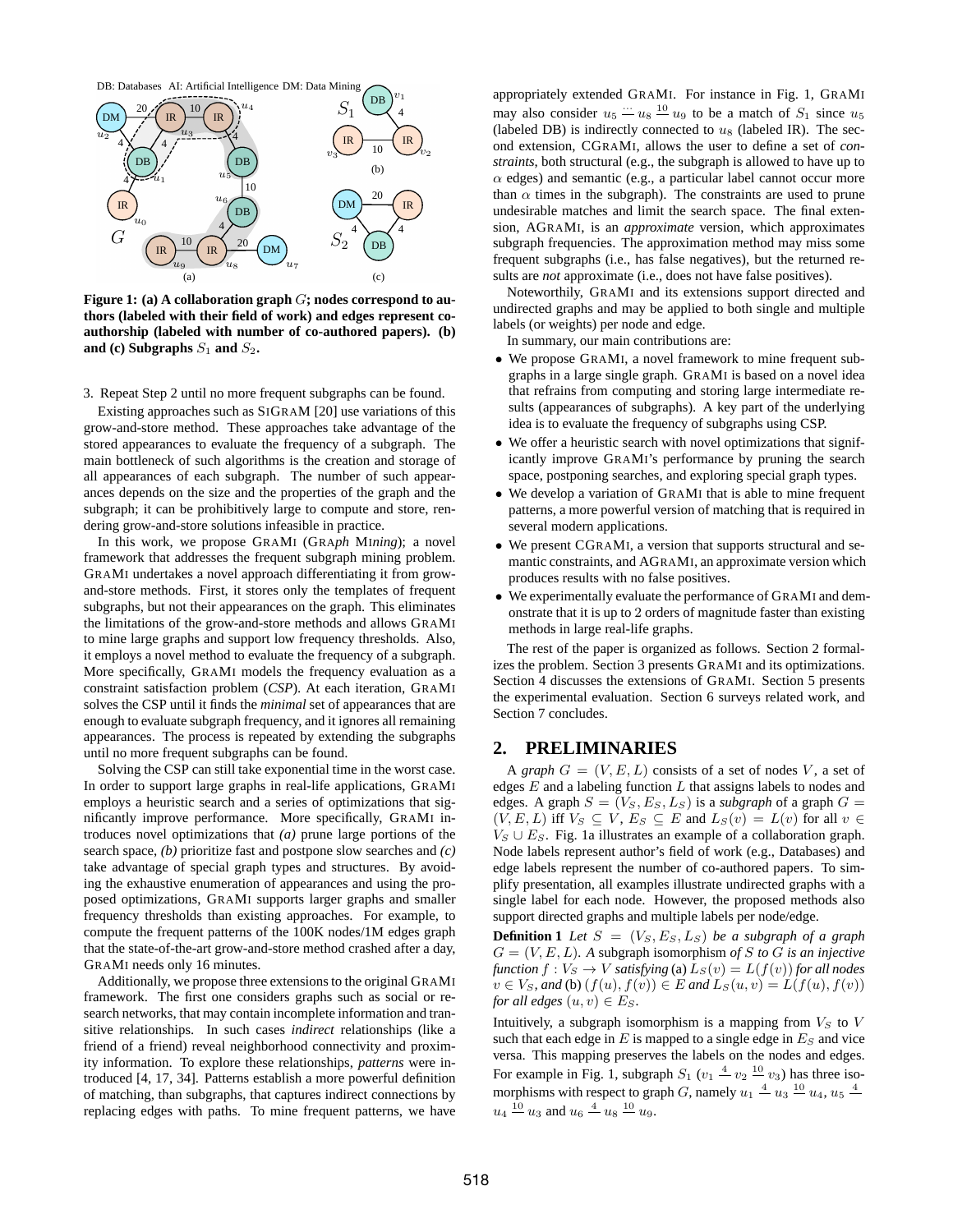The most intuitive way to measure the support of a subgraph in a graph is to count its isomorphisms. Unfortunately, such a metric is not *anti-monotone* since there are cases where a subgraph appears less times than its extension. For instance, in Fig. [1a](#page-1-0) the single node subgraph DB appears 3 times while its extension DB  $\stackrel{4}{\text{---}}$  IR appears 4 times. Having an anti-monotone support metric is of crucial importance since it allows the development of methods that effectively prune the search space; without an anti-monotone metric exhaustive search is unavoidable [\[12,](#page-11-11) [20\]](#page-11-10). The literature defines several anti-monotone support metrics such as *minimum image based* (*MNI*) [\[2\]](#page-11-16), *harmful overlap* (*HO*) [\[12\]](#page-11-11), and *maximum independent sets* (*MIS*) [\[20\]](#page-11-10). These metrics differ in the degree of overlap they allow between subgraph isomorphisms, and the complexity of their computation. In this paper, we adopt the *MNI* [\[2\]](#page-11-16) metric mainly because it: *(a)* is the only metric that can be efficiently computed; the computation of *MIS* and *HO* are NP-complete [\[12,](#page-11-11) [20\]](#page-11-10) and *(b)* provides a superset of the results of the alternative metrics; if we are interested in the *MIS* or *HO* metric we may pay their expensive computational cost and exclude the unqualified subgraphs [\[12\]](#page-11-11). Formally, the *MNI* metric is defined as follows [\[2\]](#page-11-16).

<span id="page-2-3"></span>**Definition 2** Let  $f_1, \ldots, f_m$  be the set of isomorphisms of a sub*graph*  $S(V_S, E_S, L_S)$  *in a graph G. Also let*  $F(v) = \{f_1(v), \ldots, f_k(v)\}$  $f_m(v)$  *be the set that contains the (distinct) nodes in G whose functions*  $f_1, \ldots, f_m$  *map a node*  $v \in V_S$ *. The minimum image* based support *(MNI) of*  $S$  *in*  $G$ *, denoted by*  $s_G(S)$ *, is defined as*  $s_G(S) = \min\{ t | t = |F(v)| \text{ for all } v \in V_S \}.$ 

For instance, for the subgraph  $S_1$  of Fig. [1b](#page-1-0) and the graph  $G$  of Fig. [1a](#page-1-0), we have  $F(v_1) = \{u_1, u_5, u_6\}$ ,  $F(v_2) = \{u_3, u_4, u_8\}$ and  $F(v_3) = \{u_3, u_4, u_9\}$ , thus  $s_G(S_1) = 3$ . To compare, the respective *MIS* metric is 2 since isomorphisms  $u_1 \stackrel{4}{\sim} u_3 \stackrel{10}{\sim} u_4$  and  $u_5 \stackrel{4}{=} u_4 \stackrel{10}{=} u_3$  overlap and the *MIS* metric regards them as one.

The frequent subgraph mining problem is defined as:

**Problem 1** *Given a graph G and a minimum support threshold*  $\tau$ , *the* frequent subgraph isomorphism mining problem *is defined as finding all subgraphs S in G such that*  $s_G(S) \geq \tau$ *.* 

Problem [1](#page-2-1) does not consider finding the actual number of appearances (i.e., frequency) provided that it is greater than  $\tau$ . This is very useful in several applications [\[6,](#page-11-17) [20\]](#page-11-10), but there are others that demand the exact number of appearances (like graph indexing [\[31\]](#page-11-4)). Also note, that Problem [1](#page-2-1) is computationally expensive since it relies on the NP-hard subgraph isomorphism problem [\[13\]](#page-11-18).

Definition [1](#page-1-2) enforces matching on both node and edge labels. For instance in Fig. [1,](#page-1-0) subgraph  $S_2$  has only one isomorphism (formed by nodes  $u_1$ ,  $u_2$  and  $u_3$ ). Recent research argues that this matching is rather restrictive, and relaxes it by allowing indirect relationships and differences between the edges of the graph and the subgraph [\[4,](#page-11-13) [17,](#page-11-8) [34\]](#page-11-14). Such frameworks may also consider subgraph  $u_6 \stackrel{4}{\longrightarrow} u_8 \stackrel{20}{\longrightarrow} u_7$  to be a match of  $S_2$  since DM and DB are indirectly connected. We refer to this match as a pattern. For mining frequent patterns, we adopt the pattern matching definition as outlined in [\[34\]](#page-11-14). Specifically, we employ a distance metric to measure the distance between two nodes. To this end, we may use any *metric* function, i.e., a function that satisfies the triangle inequality [\[34\]](#page-11-14). Typically, the distance function is computed based on the edge labels (or weights) but it may also be defined on other graph properties (e.g., the number of hops between two nodes).

For graph G of Fig. [1,](#page-1-0) we may use a distance function  $\Delta_h(u, v)$ defined as the number of hops in the shortest path that connects u and v. For instance,  $\Delta_h(u_0, u_3) = 2$ . Alternatively, we may use  $\Delta_p(u, v)$  defined as the minimum sum of the inverse of edge weights among the paths that connect  $u$  and  $v$ . For an example,



<span id="page-2-2"></span>**Figure 2:** (a) The distance  $\Delta_p$  for the graph G of Fig. [1.](#page-1-0) (b) A **pattern**  $P_1$ .

 $\Delta_p(u_6, u_7) = 1/4 + 1/20 = 0.3$ . Intuitively, a shorter distance denotes a stronger collaboration. Fig. [2](#page-2-2) illustrates the values of  $\Delta_p$ for the graph  $G$  of Fig. [1.](#page-1-0) Solid lines correspond to the original edges of the graph, while dotted lines illustrate some additional transitions (for figure clarity, we do not show all transitions).

**Definition 3** *A graph*  $P = (V_P, E_P, L_P)$  *is a pattern of a graph*  $G(V, E, L)$  *iff*  $V_P \subseteq V$ ,  $L_P(v) = L(v)$  *for all*  $v \in V_P$  *and*  $L_P(e) = \emptyset$  *for all*  $e \in E_P$ *.* 

In other words, a pattern is analogous to a subgraph but without considering edge labels. For instance, a pattern  $P_1$  of the graph  $G$ is presented in Fig. [2b](#page-2-2).

<span id="page-2-7"></span>**Definition 4** *Let*  $P = (V_P, E_P, L_P)$  *be a pattern of a graph*  $G =$  $(V, E, L)$ ,  $\Delta$  *be a distance metric function, and*  $\delta$  *be a user-defined distance threshold. A* pattern embedding *of* P *to* G *is an injective function*  $\phi: V_P \to V$  *satisfying* (a)  $L_P(v) = L(\phi(v))$  *for all nodes*  $v \in V_P$  *and* (b)  $\Delta(\phi(u), \phi(v)) \leq \delta$  *for all edges*  $(u, v) \in E_P$ *.* 

<span id="page-2-1"></span>The minimum image based support for a pattern, denoted by  $\sigma_G(P)$ , can be computed as in Definition [2](#page-2-3) by replacing the isomorphisms  $f_1, \ldots, f_m$  with the pattern embeddings  $\phi_1, \ldots, \phi_\mu$ . For example consider Fig. [2;](#page-2-2) setting a threshold  $\delta = 0.3$ , we have  $\sigma$ <sub>G</sub>( $P_1$ ) = 2. The corresponding embeddings are illustrated by the gray areas. Note that there are other possible matches to  $P_1$  but only the indicated two satisfy the constraint  $\Delta(\phi(u), \phi(v)) \leq \delta$ .

<span id="page-2-5"></span>**Problem 2** *Given a graph* G*, a distance function* ∆*, a distance threshold*  $\delta$ *, and a minimum support threshold*  $\tau$ *, the* frequent pattern embedding mining problem *is defined as finding all patterns P of G such that*  $\sigma$ <sub>*G*</sub>(*P*)  $\geq \tau$ *.* 

### <span id="page-2-0"></span>**3. THE** GRAMI **APPROACH**

GRAMI proposed a novel technique that addresses the frequent subgraph mining problem without exhaustively enumerating all isomorphisms in the graph. To this end, GRAMI models the underlying problem as a *constraint satisfaction problem* (Section [3.1\)](#page-2-4). Following, Section [3.2](#page-3-0) applies the model to solve the frequent subgraph problem. Section [3.3](#page-4-0) proposes several optimizations to enhance performance. The frequent pattern mining problem together with other interesting extensions are discussed in Section [4.](#page-6-0)

### <span id="page-2-4"></span>**3.1 The CSP Model**

<span id="page-2-6"></span>A *constraint satisfaction problem (CSP)* is represented as a tuple  $(X, \mathcal{D}, \mathcal{C})$  where *(a)* X is an ordered set of variables, *(b)* D is a set of domains corresponding to variables  $\mathcal{X}$ , and *(c)*  $\mathcal{C}$  is a set of constraints between the variables in  $X$ . A *solution* for the CSP is an assignment to the variables in  $X$ , such that all constraints in  $C$  are satisfied. The subgraph isomorphism problem (Definition [1\)](#page-1-2) can be mapped to a CSP as follows.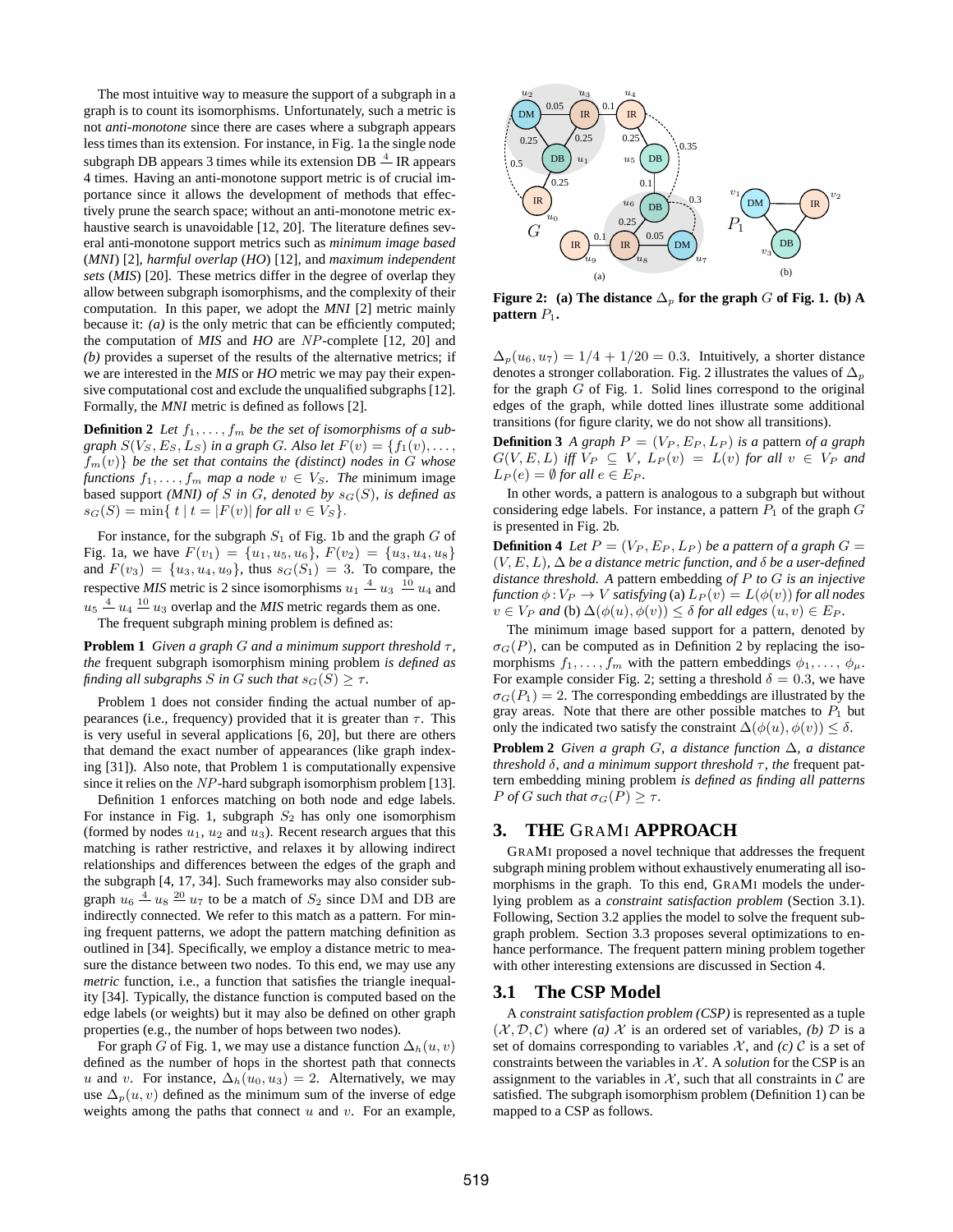**Definition 5** *Let*  $S(V_S, E_S, L_S)$  *be a subgraph of a graph*  $G(V, E,$ 

- L). The subgraph  $S$  to graph  $G$  CSP, is a CSP  $(X, \mathcal{D}, \mathcal{C})$  where:
- 1. *X* contains a variable  $x_v$  for every node  $v \in V_S$ .
- 2. D is the set of domains for each variable  $x_v \in \mathcal{X}$ . Each domain *is a subset of* V *.*
- 3. *Set* C *contains the following constraints:*
- *a)*  $x_v \neq x_{v'}$ , for all distinct variables  $x_v, x_{v'} \in \mathcal{X}$ .
- *b*)  $L(x_v) = L_S(v)$ *, for every variable*  $x_v \in \mathcal{X}$ *.*
- $\chi(c) L(x_v, x_{v'}) = L_S(v, v'),$  for all  $x_v, x_{v'} \in \mathcal{X}$  such that  $(v, v') \in E_S$ .

To simplify notation, whenever it is clear from the context, we use  $v$  to refer to a node of the subgraph and to the corresponding variable  $x_v$  of the CSP as we do in the following example.

<span id="page-3-1"></span>**Example 1** *Consider Fig. [1.](#page-1-0) The subgraph*  $S_1$  *to graph*  $G$  *CSP is defined as:*

$$
\left(\begin{array}{c} (v_1, v_2, v_3), \{u_0, \ldots, u_9\}, \ldots, \{u_0, \ldots, u_9\}, \\ \{v_1 \neq v_2 \neq v_3, L(v_1) = \text{DB}, L(v_2) = L(v_3) = \text{IR}, \\ L(v_1, v_2) = 4, L(v_2, v_3) = 10 \}\end{array}\right)
$$

<span id="page-3-3"></span>The following proposition relates the subgraph to a graph CSP with the subgraph isomorphism  $f$  (Definition [1\)](#page-1-2).

**Proposition 1** *A solution of the subgraph* S *to graph* G *CSP corresponds to a subgraph isomorphism of* S *to* G*.*

Intuitively, a solution assigns a different node of  $G$  to each node of S, such that the labels of the corresponding nodes and edges match. For instance, a solution to the CSP of Example [1](#page-3-1) is the assignment  $(v_1, v_2, v_3) = (u_1, u_3, u_4)$ .

<span id="page-3-10"></span>**Definition 6** *An assignment of a node* u *to a variable* v *is* valid *if and only if there exists a solution that assigns* u *to* v*. Note that each valid assignment corresponds to an isomorphism.*

<span id="page-3-2"></span>In Example [1,](#page-3-1)  $v_2 = u_3$  is a valid assignment;  $v_2 = u_0$  is invalid.

**Proposition 2** *Let*  $(X, D, C)$  *be the subgraph S to graph G CSP*. *The MNI support of* S *in* G *satisfies*  $\tau$ *, i.e.,*  $s_G(S) \geq \tau$ *, iff every variable in* X *has at least* τ *distinct valid assignments (i.e., isomorphisms of* S *in* G*).*

Proposition [2](#page-3-2) is a key part of this work since it provides a method to determine if a subgraph  $S$  is frequent in  $G$ . To this end, we may consider the  $S$  to  $G$  CSP and check the number of valid assignments of every variable. If for every variable there exists  $\tau$  or more valid assignments, then  $s_G(S) \geq \tau$  and S is considered frequent. Continuing Example [1,](#page-3-1) we have  $s_G(S_1) \geq 3$  since all domains contain at least 3 valid assignments (more specifically, the domains of variables  $v_1$ ,  $v_2$  and  $v_3$  are  $\{u_1, u_5, u_6\}$ ,  $\{u_3, u_4, u_8\}$  and  $\{u_4, u_5, u_6\}$  $u_3, u_9$ } respectively).

### <span id="page-3-0"></span>**3.2 Frequent Subgraph Mining**

We now apply the CSP model presented in Section [3.1](#page-2-4) to solve the frequent subgraph mining problem (Problem [1\)](#page-3-3). We start by presenting Algorithms FREQUENTSUBGRAPHMINING and SUB-GRAPHEXTENSION that are used in many related methods to generate candidate subgraphs [\[29,](#page-11-7) [20\]](#page-11-10) and are illustrated for completeness. Then, we consider methods to measure the number of appearances (frequency) of these subgraphs. Algorithm ISFREQUE-NTCSP shows how we may address frequency evaluation without computing and storing all intermediate results. Algorithm ISFRE-QUENTHEURISTIC offers a heuristic approach and Algorithm ISFRE-QUENT supplements it with optimizations that highly improve performance. The frequent pattern embedding mining problem (Problem [2\)](#page-2-5) is discussed in Section [4.](#page-6-0)

### **Algorithm**: FREQUENTSUBGRAPHMINING

**Input**: A graph  $G$  and the frequency threshold  $\tau$ **Output**: All subgraphs S of  $\tilde{G}$  such that  $s_G(S) > \tau$ 

- 1  $result \leftarrow \emptyset$
- **<sup>2</sup>** Let fEdges be the set of all frequent edges of G
- **<sup>3</sup> foreach** e ∈ fEdges **do**
- **4**  $\vec{r}$  result ← result ∪ SUBGRAPHEXTENSION $(e, G, \tau, fEdges)$
- **5** Remove *e* from *G* and *fEdges*

**6 return** result

#### **Algorithm**: SUBGRAPHEXTENSION

**Input**: A subgraph  $S$  of a graph data  $G$ , the frequency threshold  $\tau$  and the set of frequent edges fEdges of G **Output**: All frequent subgraphs of G that extend S

- $result \leftarrow S$ , candidateSet  $\leftarrow \emptyset$
- <span id="page-3-4"></span>**<sup>2</sup> foreach** *edge* e *in* fEdges *and node* u *of* S **do**
- **<sup>3</sup> if** e *can be used to extend* u **then**
- **4** Let  $ext{ext}$  be the extension of S with  $ext{ext}$  if  $ext{ext}$  is not already generated **then**
- **<sup>5</sup> if** ext *is not already generated* **then**
- <span id="page-3-5"></span> $candidateSet \leftarrow candidateSet \cup ext$

```
f if s_G(c) \geq \tau then<br>k result \leftarrow res
                                          \left\{ \right. \left\vert \right. \left\vert \right. \left\vert \right. \left\vert \right. \left\vert \right. \left. \left\vert \right. \left. \right. \left\vert \right. \left. \right. \left\vert \right. \left. \right. \left\vert \right. \left. \left\vert \right. \right. \left. \left\vert \right. \left. \left. \left\vert \right. \right. \left. \right. \left. \left\vert \right. \right. \left. \left. \right. \left. \left\vert \right. \right. \left. \left. \right. \right. \left. \left. \left\vert \right. \right. \left. \right. \left. \left. \right. \left. \left
```
**9 return** result

FREQUENTSUBGRAPHMINING starts by identifying set fEdges that contains all frequent edges (i.e., with support greater or equal to  $\tau$ ) in the graph. Based on the anti-monotone property, only these edges may participate in frequent subgraphs. For each frequent edge, SUBGRAPHEXTENSION is executed. This algorithm takes as input a subgraph  $S$  and tries to extend it with the frequent edges of fEdges (Lines [2-](#page-3-4)[5\)](#page-3-5). All applicable extensions that have not been previously considered are stored in candidateSet. To exclude already generated extensions (Line [5\)](#page-3-5) we adopt the *DF-Scode* canonical form as in GSPAN [\[29\]](#page-11-7). Then, SUBGRAPHEX-TENSION (Lines [6-](#page-3-6)[8\)](#page-3-7) eliminates the members of candidateSet that do not satisfy the support threshold  $\tau$  since according to the antimonotone property, their extensions are also infrequent. Finally, SUBGRAPHEXTENSION is recursively executed (Line [8\)](#page-3-7) to further extend the frequent subgraphs.

According to Proposition [2,](#page-3-2) a subgraph  $S$  is frequent in  $G$  (i.e.,  $s_G(S) > \tau$ ) if there exist at least  $\tau$  nodes in each domain  $D_1, \ldots$ ,  $D_n$  that are valid variable assignments (i.e., are part of a solution) for the corresponding variables  $v_1, \ldots, v_n$ . To evaluate frequency, we may use ISFREQUENTCSP that returns  $true$  iff  $S$  is a frequent subgraph of G. Initially, ISFREQUENTCSP enforces *node and arc consistency* [\[22\]](#page-11-19). Node consistency excludes unqualified nodes from the domains (like nodes with different labels or with lower degree) and arc consistency ensures the consistency between the assignments of two variables. Specifically, for every constraint  $C(v, v')$ , arc consistency ensures that for every node in the domain of v there exists a node in the domain of v' satisfying  $C(v, v')$ . If, after node and arc consistency enforcement, the size of a domain is smaller than  $\tau$  the algorithm returns *false* (Line [3\)](#page-3-8). Following, ISFREQUENTCSP considers every solution Sol and marks the nodes assigned to variables to the corresponding domains (Line [5\)](#page-3-9). If all domains have at least  $\tau$  marked nodes then (according to

#### **Algorithm**: ISFREQUENTCSP

**Input**: Graphs  $S$  and  $G$  and the frequency threshold  $\tau$ **Output**: *true* if S is a frequent subgraph of G, false otherwise

- **<sup>1</sup>** Consider the subgraph S to graph G CSP
- **2** Apply node and arc consistency
- <span id="page-3-8"></span>**<sup>3</sup> if** *the size of any domain is less than* τ **then return** false
- **<sup>4</sup> foreach** *solution* Sol *of the* S *to graph* G *CSP* **do**
- <span id="page-3-9"></span>5 | Mark all nodes of  $Sol$  in the corresponding domains
- **<sup>6</sup> if** *all domains have at least* τ *marked nodes* **then return** true
- **7 return** false // Domain is exhausted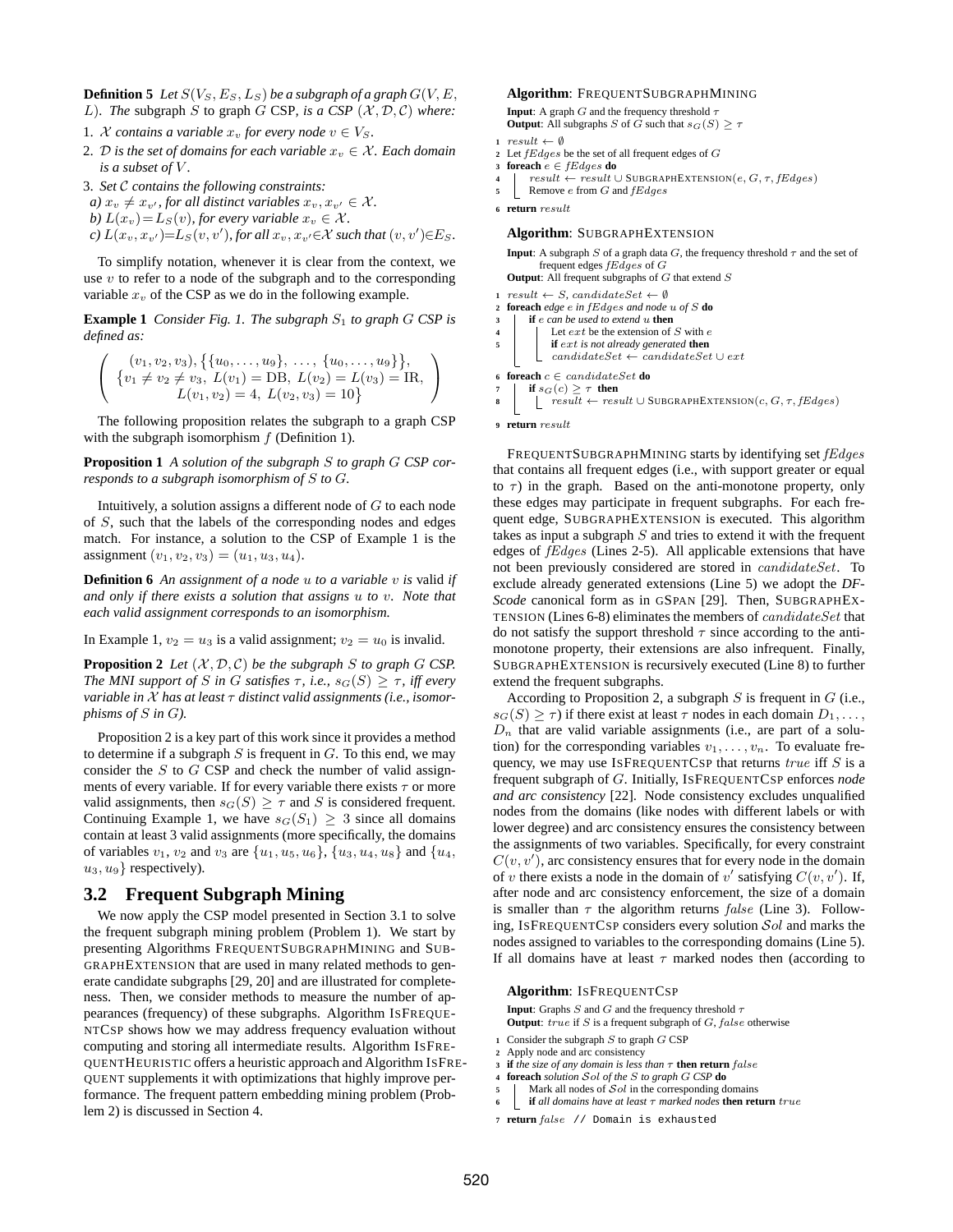### **Algorithm**: ISFREQUENTHEURISTIC

<span id="page-4-4"></span><span id="page-4-2"></span><span id="page-4-1"></span>

|                | <b>Input:</b> Graphs S and G and the frequency threshold $\tau$<br><b>Output:</b> $true$ if S is a frequent subgraph of G, false otherwise |  |  |  |  |  |  |
|----------------|--------------------------------------------------------------------------------------------------------------------------------------------|--|--|--|--|--|--|
|                | 1 Consider the subgraph $S$ to graph $G$ CSP                                                                                               |  |  |  |  |  |  |
|                | 2 Apply node and arc consistency                                                                                                           |  |  |  |  |  |  |
| 3              | <b>foreach</b> variable $v$ with domain $D$ <b>do</b>                                                                                      |  |  |  |  |  |  |
| $\overline{4}$ | $count \leftarrow 0$                                                                                                                       |  |  |  |  |  |  |
| 5              | Apply arc consistency                                                                                                                      |  |  |  |  |  |  |
| 6              | <b>if</b> the size of any domain is less than $\tau$ <b>then return</b> false                                                              |  |  |  |  |  |  |
| 7              | <b>foreach</b> element $u$ of $D$ <b>do</b>                                                                                                |  |  |  |  |  |  |
| 8              | <b>if</b> u is already marked <b>then</b> $count++$                                                                                        |  |  |  |  |  |  |
| 9              | else if a solution $\mathcal{S}$ ol that assigns $u$ to $v$ exists then                                                                    |  |  |  |  |  |  |
| 10             | Mark all values of $\mathcal{S}ol$ in the corresponding domains                                                                            |  |  |  |  |  |  |
| 11             | $count++$                                                                                                                                  |  |  |  |  |  |  |
| 12             | else Remove $u$ from the domain $D$                                                                                                        |  |  |  |  |  |  |
| 13             | <b>if</b> count $= \tau$ then Move to the next v variable (Line 3)                                                                         |  |  |  |  |  |  |
| 14             | <b>return</b> false // Domain is exhausted and $count < \tau$                                                                              |  |  |  |  |  |  |

<span id="page-4-7"></span><span id="page-4-6"></span><span id="page-4-3"></span>**15 return** true

Proposition [2\)](#page-3-2)  $S$  is frequent in  $G$ . Otherwise, ISFREQUENTCSP continues with the following solution.

**Complexity.** Let  $N$  and  $n$  be the number of nodes of graph  $G$ and subgraph S respectively. The complexity of FREQUENTSUB-GRAPHMINING is determined by the complexity of SUBGRAPHEX-TENSION and ISFREQUENTCSP. The former computes all subgraphs of G, which takes  $\mathcal{O}(2^{N^2})$  time. The latter evaluates frequency which is reduced to the computation of subgraph isomorphisms (a well-known *NP*-hard problem) and takes  $\mathcal{O}(N^n)$  time. Overall, the complexity of the mining process is  $\mathcal{O}(2^{N^2} \cdot N^n)$  time which is exponential in the problem size. Thus, it is of crucial importance to devise appropriate heuristics and optimizations that improve execution performance. Several works study the subgraph generation process and propose techniques that significantly improve performance [\[29,](#page-11-7) [20\]](#page-11-10). These techniques are implemented in Algorithm SUBGRAPHEXTENSION. In the following section, we consider the optimization of Algorithm ISFREQUENTCSP that computes subgraph isomorphisms.

### <span id="page-4-0"></span>**3.3 Optimizing Frequency Evaluation**

Algorithm ISFREQUENTCSP naively iterates over the solutions of the subgraph S to graph G CSP trying to find  $\tau$  valid assignments for every variable. To guide this search process, we propose the heuristic illustrated in Algorithm ISFREQUENTHEURISTIC. Intuitively, the algorithm considers each variable at a time and searches for  $\tau$  valid assignments. If these are found, it moves to the next variable and repeats the process. In more details, ISFREQUENT-HEURISTIC starts by enforcing node and arc consistency. Then, the algorithm considers every variable and counts the valid assignments in its domain (stored in variable count). If, during the process, any variable domain remains with less than  $\tau$  candidates, then the subgraph cannot be frequent, so the algorithm returns false (Line [6](#page-4-2) and 14). To count the valid assignments, ISFREQUENT-HEURISTIC iterates over all nodes  $u$  in the domain  $D$  of a variable x and searches for a solution that assigns  $u$  to  $x$ . If the search is successful then *count* is incremented by 1, and the process continues to the next node in  $D$  until the number of valid assignments (count) becomes  $\tau$ , in which case the algorithm proceeds to the next domain (Line [13\)](#page-4-3). On the other hand, if search is unsuccessful then  $u$  is removed from  $D$  and the algorithm continues with the next node in  $D$ . Updating  $D$  may trigger new inconsistencies in other domains, thus, arc consistency (Line [5\)](#page-4-4) is checked again. ISFREQUENTHEURISTIC also implements the following optimization. Assume that for a domain  $D$  a solution was found for some node  $u \in D$ . Then, *count* is incremented by 1 and all nodes (including u) that belong to this solution are *marked* in the respective

#### **Algorithm**: ISFREQUENT

**Input**: Graphs  $S$  and  $G$  and the frequency threshold  $\tau$ **Output**: *true* if S is a frequent subgraph of G, false otherwise

**<sup>1</sup>** Consider the subgraph S to graph G CSP and apply node and arc consistency // Push-down pruning

<span id="page-4-8"></span>**<sup>2</sup> foreach** *edge* e *of* S **do**

- **3** Let  $S^{\prime e}$  be the graph after removing e from S
- <span id="page-4-14"></span><span id="page-4-9"></span>Remove the values of the domains in  $S$  that correspond to invalid assignments of  $S^{e}$

<span id="page-4-15"></span>// Unique labels

- **<sup>5</sup> if** S *and* G *satisfy the unique labels optim. conditions* **then**
- <span id="page-4-17"></span><span id="page-4-16"></span>**if** the size of any domain is less than  $\tau$  **then return** false
- **7 else return** true
- // Automorphisms
- <span id="page-4-18"></span>**<sup>8</sup>** Compute the automorphisms of S
- <span id="page-4-5"></span>**<sup>9</sup> foreach** *variable* x *and its domain* D **do**
- **10** count  $\leftarrow 0$ , timedoutSearch  $\leftarrow \emptyset$
- **<sup>11</sup> if** *there is an automorphism with a computed domain* D′ **then**
- 12  $\vert$   $\vert$   $D \leftarrow D'$  and move to the next x variable (Line [9\)](#page-4-5)
- **13** Apply arc consistency
- **<sup>14</sup> if** *the size of a domain is less than* τ **then return** false // Lazy search

<span id="page-4-21"></span>**<sup>15</sup> foreach** *element* u *of* D **do <sup>16</sup> if** u *is already marked* **then** count++

<span id="page-4-12"></span>

| 17 | else                                                                                                                |
|----|---------------------------------------------------------------------------------------------------------------------|
| 18 | Search for a solution that assigns $u$ to $x$ for a given time<br>threshold                                         |
| 19 | <b>if</b> search timeouts <b>then</b> Save the search state in a structure<br>time doubtSearch                      |
| 20 | if a solution $Sol$ is found then                                                                                   |
| 21 | Mark all values of $\mathcal{S}ol$ to the corresponding domains                                                     |
| 22 | $count++$                                                                                                           |
| 23 | else Remove $u$ from the domain $D$ and add $u$ to the invalid<br>assignments of $D$ in $S$                         |
| 24 | <b>if</b> count $= \tau$ then Move to the next variable (Line 9)                                                    |
| 25 | // Resume timed-out search if needed<br><b>if</b> $ $ <i>timedoutSearch</i> $ $ + <i>count</i> > $\tau$ <b>then</b> |
|    | Decompose                                                                                                           |

<span id="page-4-25"></span><span id="page-4-24"></span><span id="page-4-23"></span><span id="page-4-22"></span><span id="page-4-19"></span><span id="page-4-13"></span><span id="page-4-10"></span>

| 26 | Decompose graph $S$ into a set of graphs $S$ et that contain the newly                      |
|----|---------------------------------------------------------------------------------------------|
|    | added edge                                                                                  |
| 27 | <b>foreach</b> $s \in$ Set <b>do</b> Remove invalid assignments of s from the               |
|    | respective domains of S                                                                     |
| 28 | <b>foreach</b> $t \in$ timedout Search <b>do</b>                                            |
| 29 | Resume search from the saved state t                                                        |
| 30 | <b>if</b> a solution $\mathcal{S}$ <i>ol</i> is found <b>then</b>                           |
| 31 | Mark all values of $\mathcal{S}ol$ to the corresponding domains                             |
| 32 | $count++$                                                                                   |
| 33 | else Remove $u$ from the domain $D$ and add $u$ to the invalid<br>assignments of $D$ in $S$ |
| 34 | <b>if</b> $count = \tau$ then Move to the next variable (Line 9)                            |
| 35 | <b>return</b> false // Domain is exhausted and $count < \tau$                               |

<span id="page-4-20"></span><span id="page-4-11"></span>**36 return** true

domains (Line [10\)](#page-4-6). Hence, if these nodes are considered in a later iteration of the algorithm, they are recognized as already belonging to a solution (Line [8\)](#page-4-7). This precludes any further search.

In the following, we introduce Algorithm ISFREQUENT that enhances ISFREQUENTHEURISTIC through several optimizations that significantly improve execution performance. ISFREQUENT uses three novel optimizations, namely, *Push-down pruning*, *Lazy search* and *Unique labels*. Finally, ISFREQUENT specializes, for frequent mining, *Decomposition pruning* and *Automorphisms*, that are known to speed-up search [\[8\]](#page-11-20) and frequent subgraph mining [\[1\]](#page-11-21) respectively. In the sequel, we present the optimization techniques according to their execution order in the ISFREQUENT algorithm.

**Push-down pruning.** The subgraph generation tree is constructed by extending a parent subgraph with one edge at a time. Since the parent is a substructure of its children, those assignments that were pruned from the domains of the parent, cannot be valid as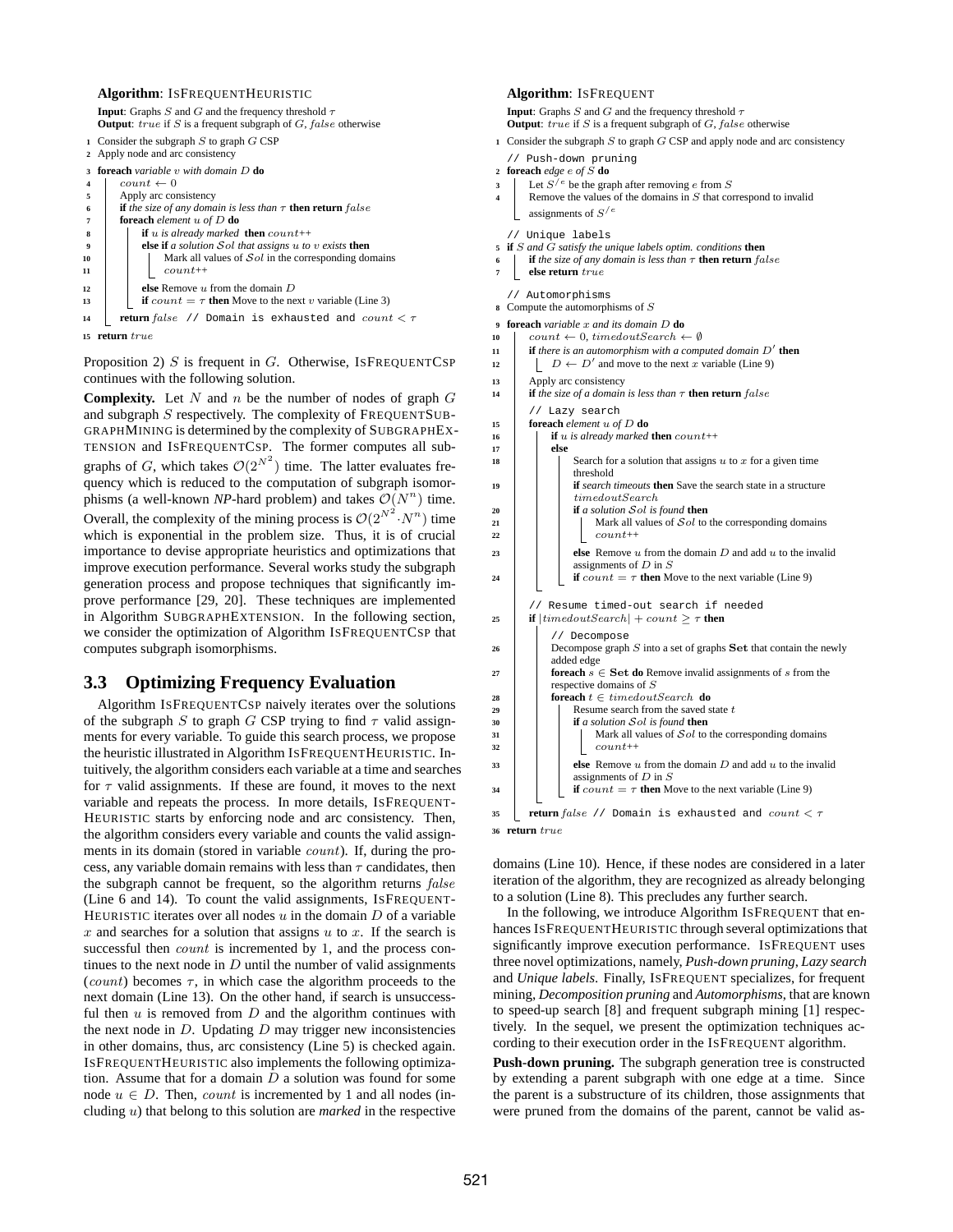signments for any of its children. For example, Fig. [3a](#page-5-0) illustrates a part of a subgraph generation tree consisting of subgraph  $S_1$  which is extended to  $S_2$ ,  $S_3$  and then to  $S_4$  (via  $S_2$ ). Assume that when considering subgraph  $S_1$ , ISFREQUENT excludes elements  $a_3$ ,  $b_1$ , and  $a_3$  from the domain of variables  $v_1$ ,  $v_2$ , and  $v_3$  respectively (depicted by light gray ovals in Fig. [3b](#page-5-0)). This information can be pushed down such that  $a_3, b_1, a_3$  are also pruned from all descendants of  $S_1$ . This happens recursively; for instance, the assignments pruned because of  $S_2$  are depicted by dark gray dotted ovals.

The same substructure may also appear in subgraphs that do not have an ancestor/descendant relationship. In the example of Fig. [3,](#page-5-0)  $S_4$  is not a descendant of  $S_3$ ; however, both contain substructure  $A-B-A-C$ . Since  $S_3$  and  $S_4$  are in different branches, pushing down the pruned assignments is not applicable. Instead, we use a hash table to store the pruned assignments of previously checked subgraphs. The hash key is the DFScode canonical representation of  $S_3$  [\[29\]](#page-11-7). When  $S_4$  is generated, the hash table is searched for matching substructures. If one is found, the corresponding invalid assignments are pruned from the domains of  $S<sub>4</sub>$ . ISFREQUENT applies this optimization (Lines [2](#page-4-8)[-4\)](#page-4-9) using the invalid assignments populated while searching for valid nodes (Lines [23](#page-4-10) and [33\)](#page-4-11).

Saving the invalid assignments of subgraphs results in a significant performance gain for the following two reasons.

- Subgraphs (like  $S_4$ ) take advantage of the respective pruning of smaller subgraphs (like  $S_1$  and  $S_2$ ) to prune invalid assignments. Thus, the domains of the subgraph variables are reduced avoiding the expensive search procedure (Lines [18](#page-4-12) and [29\)](#page-4-13). In many cases, a subgraph may be eliminated without search. For in-stance, in Fig. [3,](#page-5-0) assuming that  $\tau = 3$ ,  $S_4$  can be eliminated, because there are only two valid assignments of variable  $v_1$  remaining in its domain.
- This domain reduction also speeds up the search process since it highly depends on the domain size. For instance, in Fig. [3,](#page-5-0) assuming that  $\tau = 2$ , when considering variable  $v_1$ , the search space has a size of  $2.2.3.4 = 48$  combinations (bottom of Fig. [3b](#page-5-0)), while without using this optimization the respective search space size is  $5.3.5.6 = 450$  combinations.

To perform push-down pruning, Line [3](#page-4-14) constructs  $\mathcal{O}(n^2)$  subgraphs  $S^{e}$  by removing an edge from S, (*n* is the number of nodes in  $S$ ) and uses a hash lookup to remove the invalid assignment (Line 4). Thus, the overall complexity is  $\mathcal{O}(n^2)$  time.

**Unique labels.** In the case of data graphs with a single label per node and subgraphs having a tree-like structure and unique node labels, the following optimization can be applied:

**Proposition 3** Let  $G$  be a graph with a single label per node,  $S(V_S,$ ES, LS) *be a subgraph of* G*,* S*'s underlying undirected graph is a tree, and all of its node labels are unique, i.e.,*  $L_S(v) \neq L_S(v')$  for *all* v and v' in  $V_S$  such that  $v \neq v'$ . To calculate  $s_G(S)$  directly, *it suffices to consider the* S *to* G *CSP and refine the domains of variables by enforcing node and arc consistency.*

PROOF: Since each graph node has a single label and the query has unique labels, no node can appear in more than one domain. For any  $S$ , we will use induction to prove that each value  $N$  in each domain of  $S$  (after applying the node and arc consistency constraints) is part of a valid solution. Let  $Q$  be a copy of  $S$  where all of  $S$ 's directed edges are replaced with undirected ones. Q is connected, undirected, and acyclic, therefore it is a tree. Let  $Q$  be rooted at the node corresponding to N's domain.

• For Q with  $height = 1$ , N is guaranteed to be part of a valid solution (by definition of the node and arc consistency constraints and by considering the fact that the same node cannot appear in other domains).



**Figure 3: (a) Construction of the subgraph tree. (b) Variables and domains of the corresponding subtrees. Marked nodes represent the pruned assignments which are pushed down the tree.**

<span id="page-5-0"></span>

<span id="page-5-1"></span>**Figure 4: Automorphisms. (a) Input graph** G**. (b) Subgraph** S **and its valid assignments.**

• For Q with  $height = R$ , let T be a subgraph of S and its underlying undirected graph is a subtree of Q sharing the same root but with  $height = R - 1$ . Let L be the set of T's leaf nodes and assume that  $T$  has a solution.  $Q$  is composed of  $T$  and the set of trees Z with height 1 (or 0) each rooted at a distinct node from  $L$ . Since each element in  $Z$  has a solution in  $G$ , and each solution joins with  $T$ 's solution only by its corresponding root in  $Z$ , hence, a valid solution for  $S$  exists.

Note that the final step cannot be applied when the underlying undirected graph  $Q$  contains a cycle. For example if  $S$  is an undirected triangle of 3 nodes labeled  $(A, B, C)$  and the data graph G is undirected and contains 6 nodes forming a cycle:  $(A, B, C, A, B, C)$ . When considering the  $S$  to  $G$  CSP after enforcing node and arc consistency the count  $s_G(S)$  is 2, but, the correct result is 0.

**Example 2** *Consider the subgraph* DB−IR *and the graph* G *of Fig.* [1.](#page-1-0) Let  $v_1$  (resp.  $v_2$ ) be the variable that corresponds to nodes *labeled with* DB *(resp. IR). The initial domains are*  $D_{v_1} = D_{v_2}$ {u0, . . . , u9}*. After applying node and arc consistency we have*  $D_{v_1} = \{u_1, u_5, u_6\}$  and  $D_{v_2} = \{u_0, u_3, u_4, u_8\}$  which encodes *the actual isomorphisms of the subgraph to graph* G*.*

If the conditions hold (Line [5\)](#page-4-15), GRAMI uses the current domain sizes to directly decide whether  $S$  is frequent or not (Lines [6](#page-4-16)[-7\)](#page-4-17). The overall process can be performed in  $\mathcal{O}(n)$  time.

**Automorphisms.** Automorphism is an isomorphism of a graph to itself. Automorphisms appear because of symmetries. Following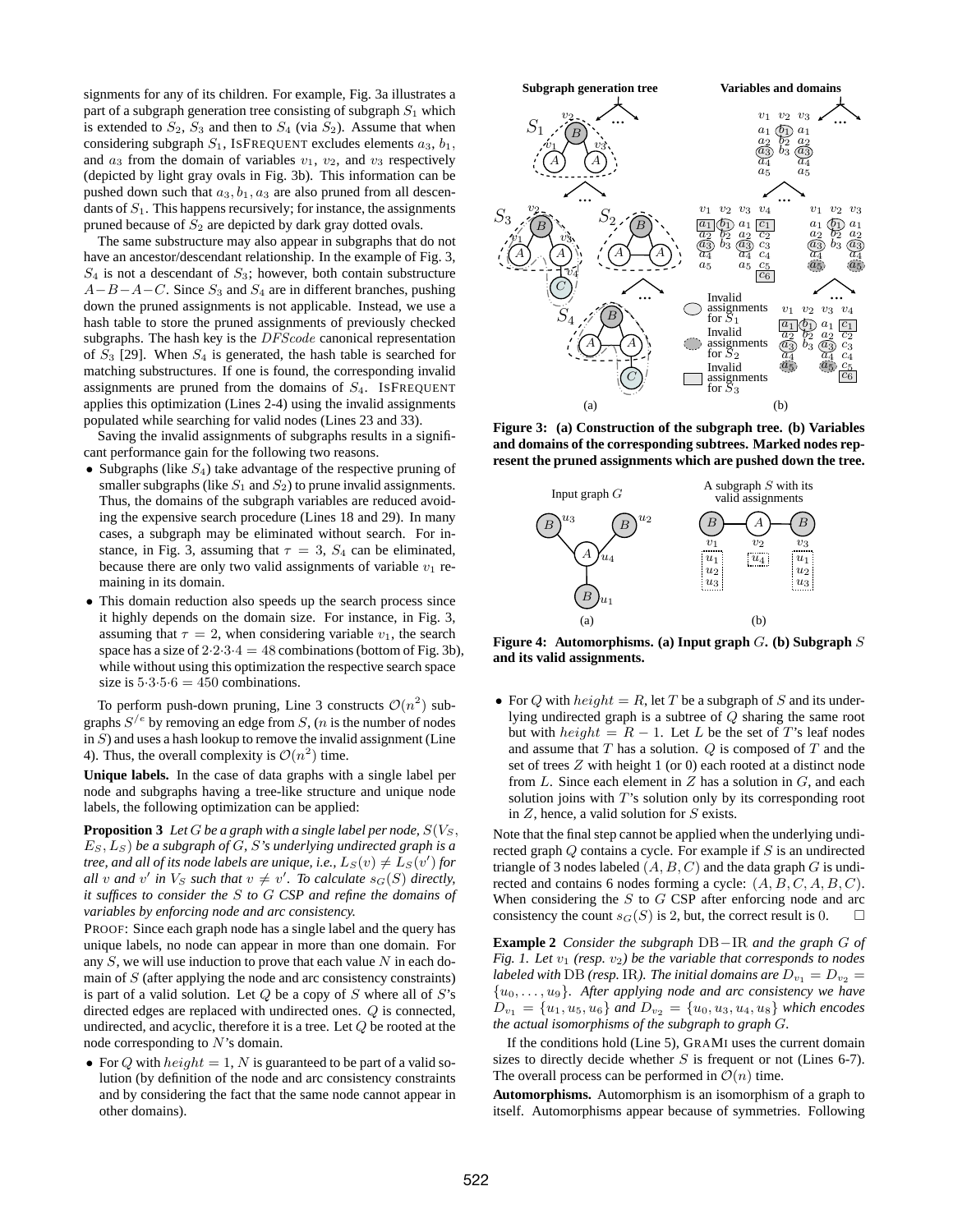[\[1\]](#page-11-21), such symmetries in the subgraph can be used to prune equivalent branches and reduce the search space. For example, consider subgraph  $S$  of graph  $G$  presented in Fig. [4;](#page-5-1)  $S$  has automorphisms. To determine if  $S$  is frequent in  $G$ , while iterating over the domain of  $v_1$ , ISFREQUENT finds the assignment  $(v_1, v_2, v_3)$  =  $(u_1, u_4, u_2)$  to be a solution (i.e., an isomorphism of S to G). Due to the symmetry of the subgraph S, assignment  $(v_1, v_2, v_3)$  =  $(u_2, u_4, u_1)$  is also a solution. The benefits of this observation are twofold. First, we may identify the valid assignments of a variable more efficiently. More importantly, when we compute all valid assignments of a variable (like  $v_1$ ) we also compute the valid assignments for its symmetric counterpart (i.e.,  $v_3$ ).

ISFREQUENT detects automorphisms in Line [8.](#page-4-18) This requires  $\mathcal{O}(n^n)$  time where n is the number of nodes in subgraph S. In practice, despite the exponential worst-case bound, the cost of automorphisms is very low since the size of subgraph S is negligible compared to the size of the graph G.

**Lazy search.** Intuitively, to prove that a partial assignment does not contribute to any valid solution, the search algorithm has to exhaust all available options; a rather time consuming process. Thus, if a search for a solution that pertains to a specific partial assignment takes a long time, then this is probably because the partial assignment cannot contribute to a complete valid assignment. To address such cases, initially ISFREQUENT searches for a solution only for a limited time threshold (Line [18\)](#page-4-12). The intuition of the optimization is that other assignments may produce much faster results that will help indicate if the subgraph is frequent ( $s_G(S) \geq \tau$ ). In such a case, the result of the timed out search would be irrelevant, hence, there is no reason to waste time in further search. Nevertheless, this cannot guarantee that a timed out partial assignment will not eventually be essential for proving the frequency of the subgraph. Thus, if search is timed out, the algorithm stores the search state in the *timedoutSearch* set of nodes with incomplete check. These searches will only be resumed when the nontimed out cases are not sufficient to show that a subgraph is frequent. More specifically, timed-out searches are considered if after the time limited search, count  $\langle \tau \rangle$  and count plus the size of timedoutSearch (i.e., the number of timed out searches) surpasses the threshold  $\tau$  (Line [25\)](#page-4-19). Only then, the algorithm resumes each timed out search  $t \in \mathit{timedoutSearch}$  from its saved state but without a time-out option until enough assignments are found to prove frequency (Line [34\)](#page-4-20). Note that, if necessary, ISFREQUENT eventually searches the entire search space for each variable to provide the exact solution.

The complexity of Lazy search (Lines [15](#page-4-21)[-24\)](#page-4-22) can be done in  $\mathcal{O}(N)$  time (note that the search of Line [18](#page-4-12) takes constant time since it is performed for a specific time frame).

**Decomposition pruning.** The final optimization is performed in Lines [26](#page-4-23) and [27.](#page-4-24) At this point, the algorithm is about to resume the timed out searches. To reduce the problem size, the algorithm decomposes the input subgraph  $S$  into a set of distinct subgraphs Set. Recall that algorithm SUBGRAPHEXTENSION extends subgraphs by adding an edge e from the set of frequent edges fEdges. Set Set is constructed by removing one edge at a time from S and adding to Set the connected component that includes edge e. Any other decomposition has already been considered by the *Pushdown pruning* optimization. Finding and removing invalid assignments from the domains of the elements of Set is a much easier task because they are smaller than the original subgraph S.

For example, consider Fig. [5.](#page-6-1) Subgraph  $S$  extends  $S'$  with edge C−K and, thus, it is decomposed into Set that contains subgraphs  $S_1$  to  $S_3$ . Let us assume that the variable corresponding to the new node labeled with K is  $v_k$  and the initial domain of  $v_k$  contains



<span id="page-6-1"></span>Figure 5: (a) Subgraph  $S$  is generated by extending  $S'$  with edge  $C - K$ . (b) S is decomposed into overlapping subgraphs S<sup>1</sup> **to** S<sup>3</sup> **containing the newly extended edge** C−K**.**

values  $k_1$  to  $k_7$ . Further, assume that using subgraphs  $S_1$ ,  $S_2$  and  $S_3$  we can exclude values  $\{k_1, k_5\}$ ,  $\{k_2, k_6\}$  and  $\{k_3\}$  respectively. The decomposition optimization removes all these values from the domain of  $v_k$ , therefore, it only contains the values  $k_4$  and  $k_7$ .

Decomposition pruning can be done in  $\mathcal{O}(n^2)$ . Resuming timed-out searches (Lines [28-](#page-4-25)[34\)](#page-4-20) requires solving a CSP on  $n - 1$  variables with domain of size N and can be done in  $\mathcal{O}(N^{n-1})$  time.

**Complexity analysis of** ISFREQUENT**.** Let N and n be the number of nodes in G and S respectively. Push-down pruning, unique labels and automorphisms can be done in  $\mathcal{O}(n^2)$ ,  $\mathcal{O}(n)$  and  $\mathcal{O}(n^n)$ respectively. Subgraph size is negligible in comparison to the data graph size, and thus these procedures are not expensive. ISFRE-QUENT applies arc consistency, lazy search and resumes timed-out search that can be done in  $\mathcal{O}(Nn)$ ,  $\mathcal{O}(N)$  and  $\mathcal{O}(N^{n-1})$  respectively. Thus, the complexity of ISFREQUENT is determined by the resumed timed-out searches. More specifically, if  $p$  is the possibility expressing that a node in a domain of a variable is valid, then to find the required  $\tau$  valid assignments we need to consider  $\tau/p$ nodes and solve  $\tau / p$  CSPs of size  $n - 1$  for each one of the n variables. In total, the complexity bound is  $\mathcal{O}(n \cdot \tau / p \cdot N^{n-1})$ .

# <span id="page-6-0"></span>**4.** GRAMI **EXTENSIONS**

**Generalization to pattern mining.** Section [3](#page-2-0) models the subgraph isomorphism problem (Definition [1\)](#page-1-2) as a subgraph to graph CSP (Definition [5\)](#page-2-6). Similarly, a pattern embedding  $\phi$  (Definition [4\)](#page-2-7) can be mapped to a CSP by replacing Condition 3c of Definition [5](#page-2-6) as follows.

3c)  $\Delta(x_v, x_{v'}) \leq \delta$ , for every  $x_v, x_{v'} \in \mathcal{X}$  such that  $(v, v') \in E_F$ *(where*  $\Delta$  *is the distance metric and*  $\delta$  *is the distance threshold*).

Whenever it is clear from the context, we use  $v$  to refer to a node of the pattern and  $x<sub>v</sub>$  to refer to the corresponding variable of the CSP as we do in the following example.

<span id="page-6-2"></span>**Example 3** *Consider Fig.* 2*. For*  $\delta = 0.3$ *, the pattern*  $P_1$  *of graph* G *CSP is defined as:*

$$
\left(\begin{array}{c} (v_1, v_2, v_3), \ \{u_0, \ldots, u_9\}, \ \ldots, \{u_0, \ldots, u_9\}\},\\ \{v_1 \neq v_2 \neq v_3, \ L(v_1) = \text{DM}, \ L(v_2) = \text{IR}, \ L(v_3) = \text{DB},\\ \Delta(v_1, v_2) \leq 0.3, \ \Delta(v_2, v_3) \leq 0.3, \ \Delta(v_1, v_3) \leq 0.3 \end{array}\right)
$$

The notations for a solution (Proposition [1\)](#page-3-3) and valid (or invalid) assignments (Definition [6\)](#page-3-10) are easily extended to support pattern to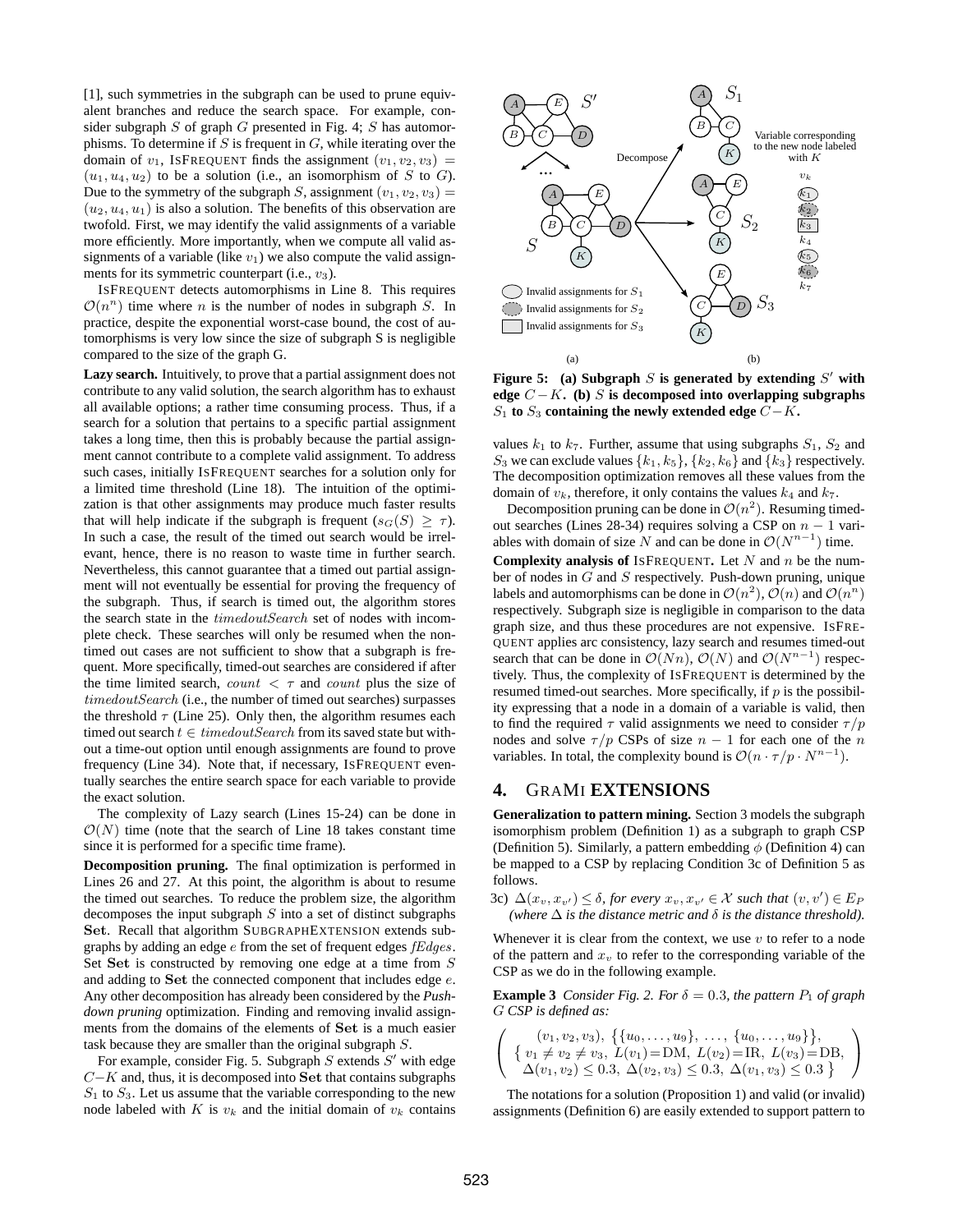<span id="page-7-1"></span>**Table 1: Definitions of the anti-monotonic structural constraints for pattern** P**, implemented in C**GRAMI

| $ V_P  \leq \alpha$                    | Number of nodes should not exceed $\alpha$ |
|----------------------------------------|--------------------------------------------|
| $ E_P  \leq \alpha$                    | Number of edges should not exceed $\alpha$ |
| $\max(\text{degree}(V_P)) \leq \alpha$ | The maximum node degree is $\alpha$        |

<span id="page-7-2"></span>**Table 2: Definitions of the anti-monotonic semantic constraints for pattern** P**, implemented in C**GRAMI

| $(\forall v \in V_P)(L(v) \in \mathcal{L})$                                                  | P contains only labels from $\mathcal L$                                                                       |
|----------------------------------------------------------------------------------------------|----------------------------------------------------------------------------------------------------------------|
| $(\forall v \in V_P)(L(v) \notin \mathcal{L})$                                               | P does not contain any label from $\mathcal L$                                                                 |
| $(\forall v, v' \in E_P)(L(v, v') \in \mathcal{E})$ P contains only edges from $\mathcal{E}$ |                                                                                                                |
|                                                                                              | $(\forall v, v' \in E_P)(L(v, v') \notin \mathcal{E})$ P does not contain any edges from $\mathcal E$          |
| $(\neg subgraph(P', P))$                                                                     | Pattern $P$ must not contain a specific subgraph $P'$                                                          |
|                                                                                              | $(\forall v \in V_P)(\text{count}(L(v)) \leq \alpha)$ A node label cannot appear more than $\alpha$ times in F |

graph CSPs. For instance, assignment  $(v_1, v_2, v_3) = (u_7, u_8, u_6)$ is a solution of the CSP of Example [3](#page-6-2) and a pattern embedding of  $P_1$  to G. Moreover,  $v_2 = u_3$  is a valid assignment while  $v_2 = u_0$ is invalid (and thus, cannot be extended to a solution).

**Proposition 4** *Let*  $(X, D, C)$  *be the pattern P to graph G CSP. The MNI support of P in G satisfies*  $\tau$ *, i.e.,*  $\sigma$ <sub>*G*</sub>(*S*)  $\geq \tau$ *, iff every variable in* X *has at least* τ *distinct valid assignments (i.e., embeddings of* P *in* G*).*

Continuing Example [3,](#page-6-2) we have  $\sigma_G(P_1) \geq 2$  since all domains contain at least 2 valid assignments (the domains of variables  $v_1$ ,  $v_2$  and  $v_3$  are  $\{u_2, u_7\}$ ,  $\{u_3, u_8\}$  and  $\{u_1, u_6\}$  respectively).

To address the frequent pattern mining problem (Problem [2\)](#page-2-5), we can also employ Algorithms ISFREQUENTHEURISTIC and ISFRE-QUENT, with the following additional preprocessing step. For each frequent node, we precompute the set of nodes that are reachable within distance  $\delta$ . We run a distance-bound Dijkstra algorithm from each frequent node to find the shortest path to the reachable nodes, where the path distance is defined by the distance function  $\Delta$ ; the algorithm terminates when the distance of the shortest path exceeds δ. All optimizations of Section [3.3](#page-4-0) apply directly in this setting as well. To avoid confusion, we use GRAMI for the subgraph mining problem and  $\text{GRAMI}(\delta)$  for the pattern mining problem.

**User-defined constraints.** Typically, frequent patterns show interactions between nodes bearing the same label. For instance, in citation graphs, most collaborations are among authors working in the same field. In many applications, interactions among nodes of different types (like interdisciplinary collaborations) are more interesting and important [\[33\]](#page-11-22). To allow the user to focus on the interesting patterns, we developed CGRAMI, a version of GRAMI that supports two types of user-defined constraints: *(a) Structural*, such as "the number of vertices in pattern  $P$  should be at most  $\alpha$ " and *(b) Semantic*, such as "P must not contain specific labels".

Although not a requirement, it is desirable that the user-defined constraints are anti-monotonic. In such cases, the constraints can be pushed down in the subgraph extension search tree to early prune large parts of the search space, thus accelerating the process. Tables [1](#page-7-1) and [2](#page-7-2) present a set of useful structural and semantic antimonotonic constraints that are supported by CGRAMI.

**Approximate mining.** Frequent subgraph mining is a computationally intensive task since it is dominated by the NP-hard subgraph isomorphism problem. Thus, its performance is prohibitively expensive when applied to large graphs. Motivated by this, we introduce AGRAMI, an approximate version of our framework, which is able to scale to larger graphs. To maintain the quality of results, AGRAMI does not return any infrequent pattern (i.e., does not have false positives), although it may miss some frequent ones (i.e., may have false negatives). To achieve this, we modified the

<span id="page-7-3"></span>**Table 3: Datasets and their characteristics**

| Dataset         | <b>Nodes</b> | Distinct node labels | Edges      | Density       |
|-----------------|--------------|----------------------|------------|---------------|
| Twitter         | 11.316.811   | 100                  | 85.331.846 | Dense         |
| <b>Patents</b>  | 3.942.797    | 453                  | 16.522.438 | Medium        |
| Aviation        | 101.185      | 6.173                | 133,087    | <b>Sparse</b> |
| MiCo            | 100,000      | 29                   | 1.080.298  | Dense         |
| <b>CiteSeer</b> | 3.312        | 6                    | 4.732      | Medium        |

way ISFREQUENT handles time-outs (Line [18\)](#page-4-12) as follows: we set the time-out to occur after  $f(\alpha)$  iterations of the search. If a solution is found before this time-out, the count is updated as normal. On the other hand, if a time-out occurs it is assumed that the search was unsuccessful. If enough time-outs occur during the search of a specific domain such that its *count* remains less than  $\tau$ , the pattern is considered to be infrequent. Parameter  $f(\alpha) = \alpha^n \prod_1^n |\tilde{D}_i| + \beta$ , where  $\beta$  is a constant,  $D_i$  are the domains of the variables, n is the number of variables and  $0 < \alpha < 1$  is a user-defined approximation parameter.  $\prod_{i=1}^{n} |D_i|$  grows exponentially; thus it has to be bounded by an exponential weight  $\alpha^n$ . Increasing  $\alpha$  decreases the approximation error at the expense of longer execution time. When  $\alpha = 1$ , AGRAMI becomes equivalent to GRAMI.

# <span id="page-7-0"></span>**5. EXPERIMENTAL EVALUATION**

In this section, we experimentally evaluate GRAMI and its extensions. For comparison, we have implemented GROWSTORE that follows a pattern *grow-and-store* approach [\[20,](#page-11-10) [29\]](#page-11-7). GROWSTORE uses the original code of GSPAN [\[29\]](#page-11-7) and takes advantage of all its optimizations. The only difference is that GROWSTORE, similarly to GRAMI, use the efficient *MNI* metric. Both GROWSTORE and GRAMI are completely memory based. All experiments are conducted using Java JRE v1.6.0 on a Linux (Ubuntu 12) machine with 8 cores running at 2.67GHz with 192GB RAM and 1TB disk. Our experimental machine used an exotic memory size to accommodate the memory requirements of GROWSTORE; GRAMI may also run on ordinary machines with 4GB RAM for all datasets but Twitter.

**Datasets.** We experiment on several different workload settings by employing the following real graph datasets; their main characteristics are summarized in Table [3.](#page-7-3)

*Twitter (*socialcomputing.asu.edu/datasets/Twitter*).* This graph models the social news of Twitter and consists of ∼11M nodes and ∼85M edges. Each node represents a Twitter user and each edge represents an interaction between two users. The original graph does not have labels, so we randomly added labels to the nodes. The number of distinct labels was set to 100 and the randomization follows a Gaussian distribution.

*Patents.* This dataset models U.S. patents' citations and consists of a directed graph with ∼4M nodes and ∼16M edges. Each node represents a patent and each edge represents a citation. The graph is maintained by the National Bureau of Economic Research [\[32\]](#page-11-23). As a preprocessing step, we remove all unlabeled nodes.

*MiCo.* This dataset models the Microsoft co-authorship information and consists of an undirected graph with 100K nodes and ∼1M edges. Nodes represent authors and are labeled with the author's field of interest. Edges represent collaboration between two authors and are labeled with the number of co-authored papers. To populate MiCo we crawled the computer science collaboration graph from <academic.research.microsoft.com>.

*CiteSeer (*cs.umd.edu/projects/linqs/projects/lbc*)*. CiteSeer represents a directed graph consisting of ∼3K publications (nodes) and ∼4K citations between them (edges). Each node has a single label representing a Computer Science area. Each edge has a label (0 to 100) that measures the similarity between the corresponding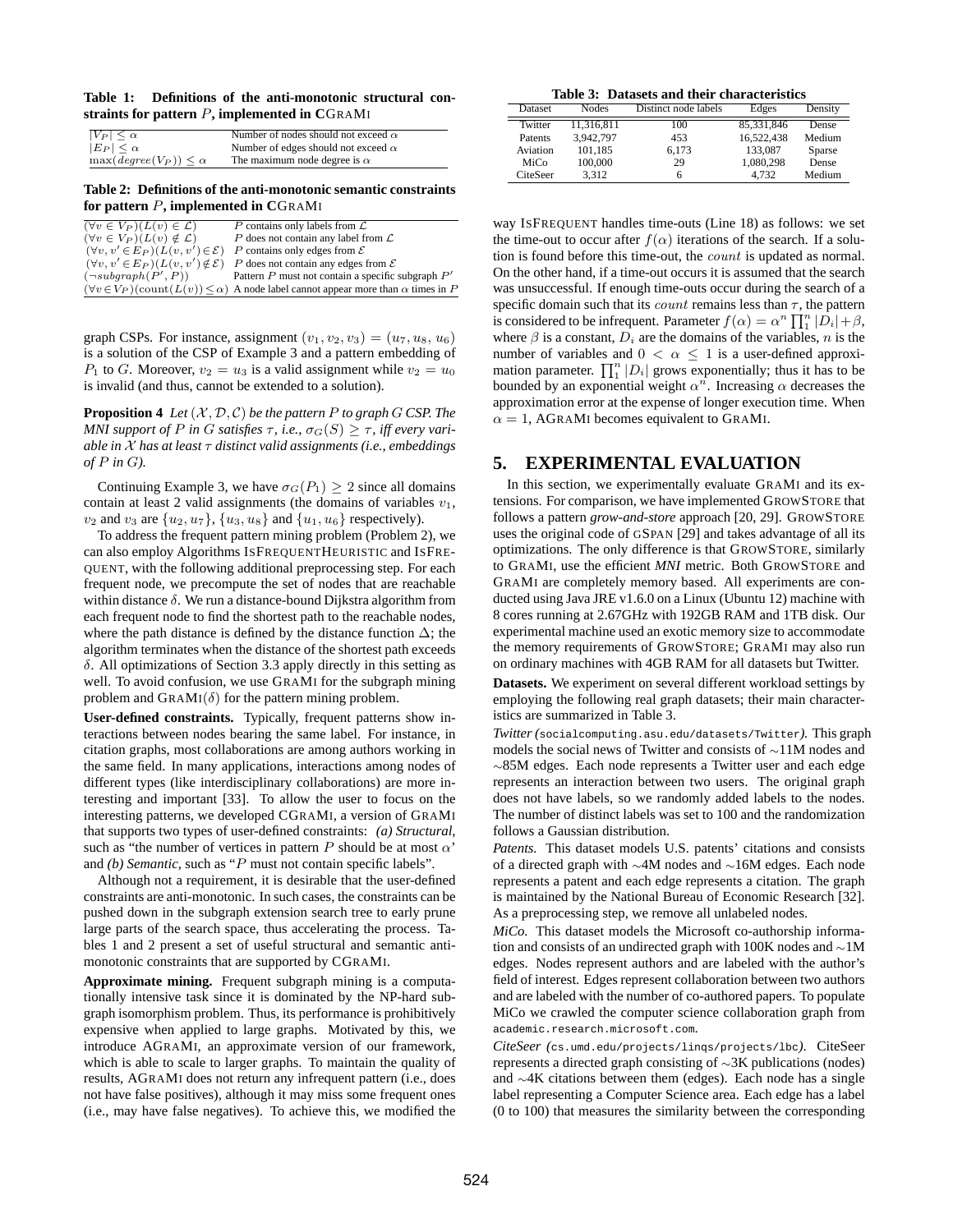

<span id="page-8-0"></span>**Figure 6: Performance of** GRAMI **and** GROWSTORE

pair of publications, a smaller label denotes a stronger similarity. *Aviation (*<ailab.wsu.edu/subdue>*).* This dataset contains a list of records extracted from the aviation safety database and was used in [\[7,](#page-11-24) [20\]](#page-11-10) for evaluation. Each record corresponds to an event and has several attributes (like event type, location, flight condition). This information is represented by a graph having two types of nodes and edges. The first type of nodes represents the events (and are labeled with the ids of the event) while the second represents attribute values (and are labeled with the actual value). The first type of edges links events and is labeled with their relationship (e.g., near to) while the second type links events with attribute values and is labeled with the attribute name. Aviation consists of 100K nodes and 133K edges. Note that Aviation is a fundamentally different dataset when compared with the previous ones. The Aviation graph has on average one edge per node, thus, it is very sparse. Also it has a very large number of distinct node labels.

**Metrics.** The support threshold  $\tau$  is the key evaluation metric as it determines when a subgraph or a pattern is frequent. Decreasing  $\tau$  results in an exponential increase in the number of possible candidates and thus exponential decrease in the performance of the mining algorithms. For a given time budget, an efficient algorithm should be able to solve mining problems for low  $\tau$  values. When  $\tau$ is given, efficiency is determined by the execution time.

To evaluate a result set, we consider the number and the maximum size of subgraphs/patterns in the set. Obviously, these values should be as large as possible.

**Computing frequent subgraphs.** Initially, we consider Problem [1](#page-2-1) that mines frequent subgraph isomorphisms. Fig. [6](#page-8-0) shows the performance of GROWSTORE and GRAMI on Twitter, Patents, MiCo and Aviation datasets. The number of results (intermediate and actual) grows exponentially when the support threshold  $\tau$  decreases. Thus, the running time of all algorithms also grows exponentially. Unlike GROWSTORE, GRAMI does not need to enumerate all intermediate results, thus, it is more efficient. Our results indicate that GRAMI outperforms GROWSTORE by at least two orders of magnitude for Patents and MiCo datasets and by at least an order of magnitude for Twitter and Aviation datasets. For the larger



<span id="page-8-1"></span>**Figure 7: (a) Memory requirements for** GRAMI **and** GROW-STORE **and (b) Using** *MIS* **metric**

datasets (Twitter and Patents) and for the lower  $\tau$  (3K and 65K respectively), GROWSTORE was not able to produce results even when it was alloted 2 orders of magnitude more time than GRAMI. **Memory requirements.** Fig[.7a](#page-8-1) illustrates the memory requirements for GROWSTORE and GRAMI for the MiCo dataset. Since GROWSTORE needs to store all intermediate results, it consumes about an order of magnitude more memory. For  $\tau$ =10, 400 the size of the intermediate results exceed the available memory (192GB), and hence GROWSTORE crashes. For this frequency, there is an increase in the number of the frequent subgraphs and thus an exponential increase in the number of intermediate candidates that need to be stored and checked for frequency. This trend also appears for the other datasets. GRAMI on the other hand is not affected by the increase in the output size. Most of the memory GRAMI uses, is required for the storage of the input graph  $G$ . The most costly data structure of ISFREQUENT is the hash table used by push-down pruning, but, still it does not exceed 2% for the overall required memory. Also the space needed to store timed-out searches (set timedoutSearch) was never above 1% of the total memory. For all our experiments, GRAMI could be also executed in machines with the typical memory size of 4GB except for the Twitter dataset.

**Using** *MIS* **metric.** In this experiment, we compare GROWSTORE*MIS* the original version of GROWSTORE that uses the *MIS* metric with GRAMI *MIS*, the modified version of GRAM<sup>I</sup> that also supports *MIS*. For the Aviation dataset, GRAMI<sup>MIS</sup> takes slightly more time than GRAM<sup>I</sup> while GROWSTORE*MIS* could not produce results even if it was alloted *three* orders of magnitude more time than GRAMI *MIS* . Interestingly, GROWSTORE*MIS* cannot produce results in reasonable time even for the much smaller Citeseer dataset. To achieve a comparison, we have constructed a new dataset by randomly sampling 1400 edges from the Citeseer dataset. The results are illustrated in Fig. [7b](#page-8-1). Clearly, GRAMI *MIS* outperforms GROWSTORE*MIS* by up to 3 orders of magnitude.

**Computing frequent patterns.** We now consider Problem [2](#page-2-5) that mines frequent pattern embeddings. We evaluate the performance of GROWSTORE and GRAMI $(\delta)$  for several values of the distance threshold  $\delta$ . We use the CiteSeer dataset and distance function  $\Delta_h(u, v)$  defined as the number of hops in the shortest path that connects u and v. For  $\text{GRAMI}(\delta)$ , we test on two different distance thresholds namely 1 and 4. Intuitively, for  $\delta = 1$  (respectively  $\delta = 4$ ) two pattern nodes that are connected with an edge may be matched with two graph nodes that are one hop (respectively four hops) away. GROWSTORE can only find matches that are only one hop away. Thus, only GROWSTORE and GRAMI(1) are directly comparable since they both compute the same results. As shown in Fig. [8a](#page-9-0), GRAMI(1) is an order of magnitude faster than GROW-STORE (note the logarithmic scale). As expected GRAMI(4) com-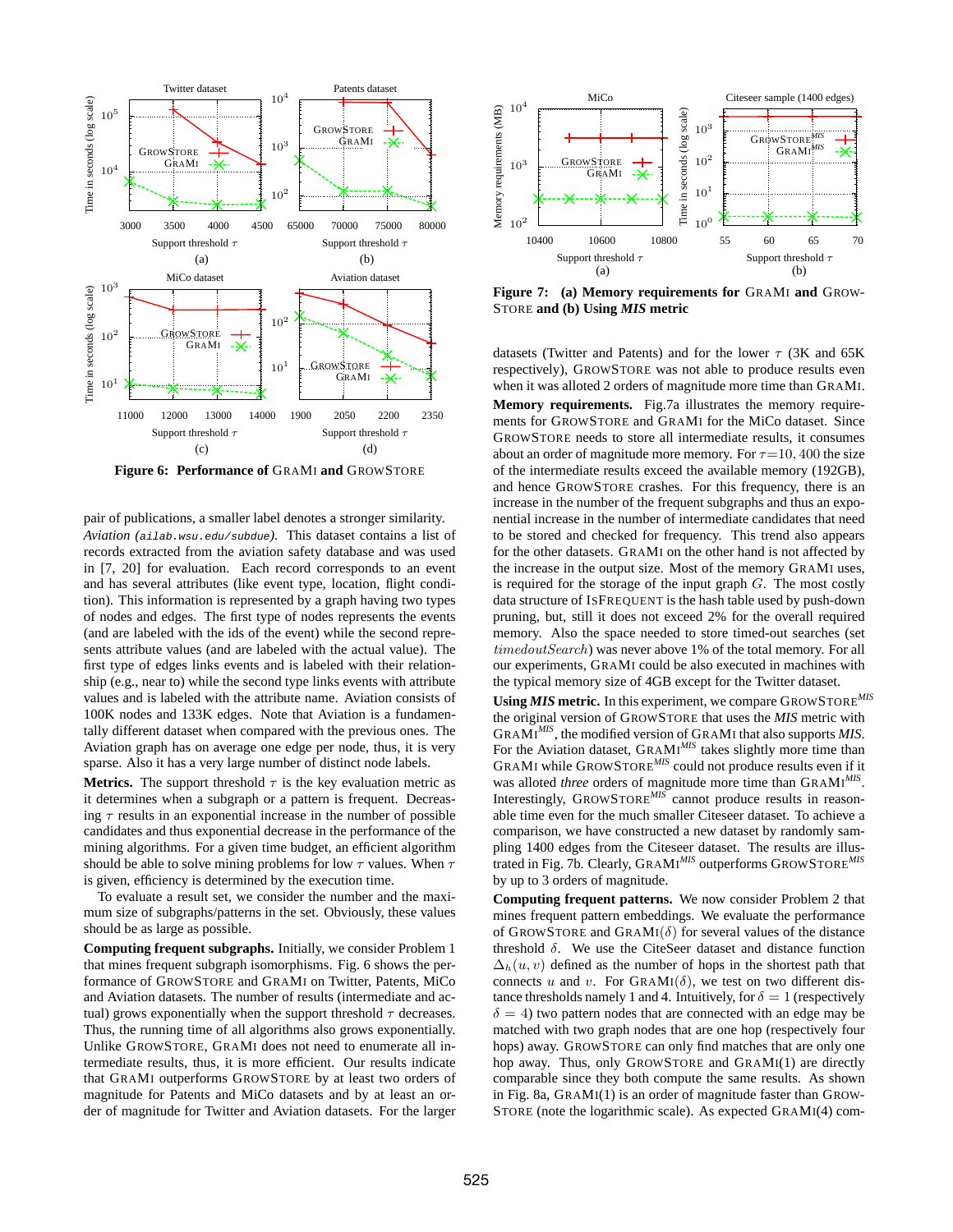

<span id="page-9-0"></span>**Figure 8: Performance evaluation for mining frequent patterns in CiteSeer dataset comparing between** GROWSTORE **and** GRAMI $(\delta)$  where  $\delta$  is the distance threshold

putes more and larger patterns than GROWSTORE and GRAMI(1) (Figs. [8b](#page-9-0) and [8c](#page-9-0)). An example of a frequent pattern discovered by GRAMI is illustrated on the right of Fig. [8d](#page-9-0) and contains 5 nodes involving 3 different Computer Science areas. To compare, GROW-STORE computes the 3 nodes patterns at the left of Fig. [8d](#page-9-0) that involve 1 and 2 areas. To compute these results, GRAMI(4) takes more time than GRAMI(1) but is still faster than GROWSTORE.

To further illustrate the benefits of  $GRAMI(\delta)$  we have conducted another set of experiments (Fig. [9\)](#page-9-1). The aim of the experiments is to illustrate the properties of the patterns that can be generated within a specific time budget. Figs. [9a](#page-9-1),b, consider the Citeseer dataset with the distance function  $\Delta_h$  and compare between GROWSTORE,  $GRAMI(1)$  and  $GRAMI(4)$ . Specifically, Fig. [9a](#page-9-1) shows the minimum support threshold  $\tau$  that can be achieved, when the above algorithms are allotted a time budget that ranges from 1 to 5 seconds (lower is better). For this budget range, Fig. [9b](#page-9-1) illustrates the number of result patterns (higher is better). In both cases,  $GRAMI(1)$  and  $GRAMI(4)$  accomplish lower thresholds and result in more patterns than GROWSTORE.

**C**GRAMI**: User-defined constraints.** CGRAMI supports the addition of constraints on the returned results (Section [4\)](#page-7-2). Using these constraints, the focus can be on more interesting pattern types like the ones that show interactions between nodes of a different type. To evaluate CGRAMI, we use the experimental setting of Fig. [9a](#page-9-1),b. The only difference is that we now use  $CGRAMI(\delta)$  with a constraint that does not allow more than 4 nodes with the same label in a pattern. The corresponding results are illustrated in Fig. [9c](#page-9-1),d and are directly comparable to Fig. [9a](#page-9-1),b. In every case and within the same time budget allowed for both GRAMI and CGRAMI, CGRAMI results in a significantly lower minimum support threshold  $\tau$  and significantly larger frequent patterns set. For instance, for the Citeseer dataset with a time budget of 3 seconds, CGRAMI(1) achieves a 3 times lower threshold and almost 3 times more patterns



<span id="page-9-1"></span>**Figure 9: Comparing (a,c) the minimum support threshold and (b,d) the maximum number of frequent patterns that can be achieved within an allotted time budget. For (a,b) we used**  $GRAMI(\delta)$  and for  $(c,d)$  we use  $CGRAM(\delta)$  constrained to re**ject patterns with more than 4 nodes with the same label**

than GRAMI. Additionally, CGRAMI generates patterns having about 3 times more label interactions than GRAMI.

**AGRAMI: Approximate mining.** AGRAMI, which offers approximate subgraph and pattern mining (Section [4\)](#page-7-2), can be tuned by the approximation parameter  $\alpha$ ,  $0 < \alpha \leq 1$  (value 1 means no approximation). Fig. [10](#page-9-2) illustrates the performance of GRAMI and AGRAMI for several values for the  $\alpha$  parameter in the Patents and MiCo datasets. We evaluate two parameters, execution time and recall, i.e., the percentage of subgraphs returned by AGRAMI with respect to the actual complete set of frequent subgraphs. For the Patents dataset, the performance gain is significant, nearly an order of magnitude for both  $\alpha = 2.10^{-5}$  and  $\alpha = 3.10^{-5}$ . For  $\alpha = 3.10^{-5}$ the recall is always 100% (i.e., AGRAMI provides all subgraphs) except for  $\tau = 63.600$  that is 95%. For  $\alpha = 2.10^{-5}$  the recall is always over 90%. For the MiCo dataset, the performance gain is significant, nearly an order of magnitude when  $\alpha = 4 \cdot 10^{-4}$  and



<span id="page-9-2"></span>**Figure 10: Performance evaluation of** GRAMI **and** AGRAMI **with different values for the approximation parameter.**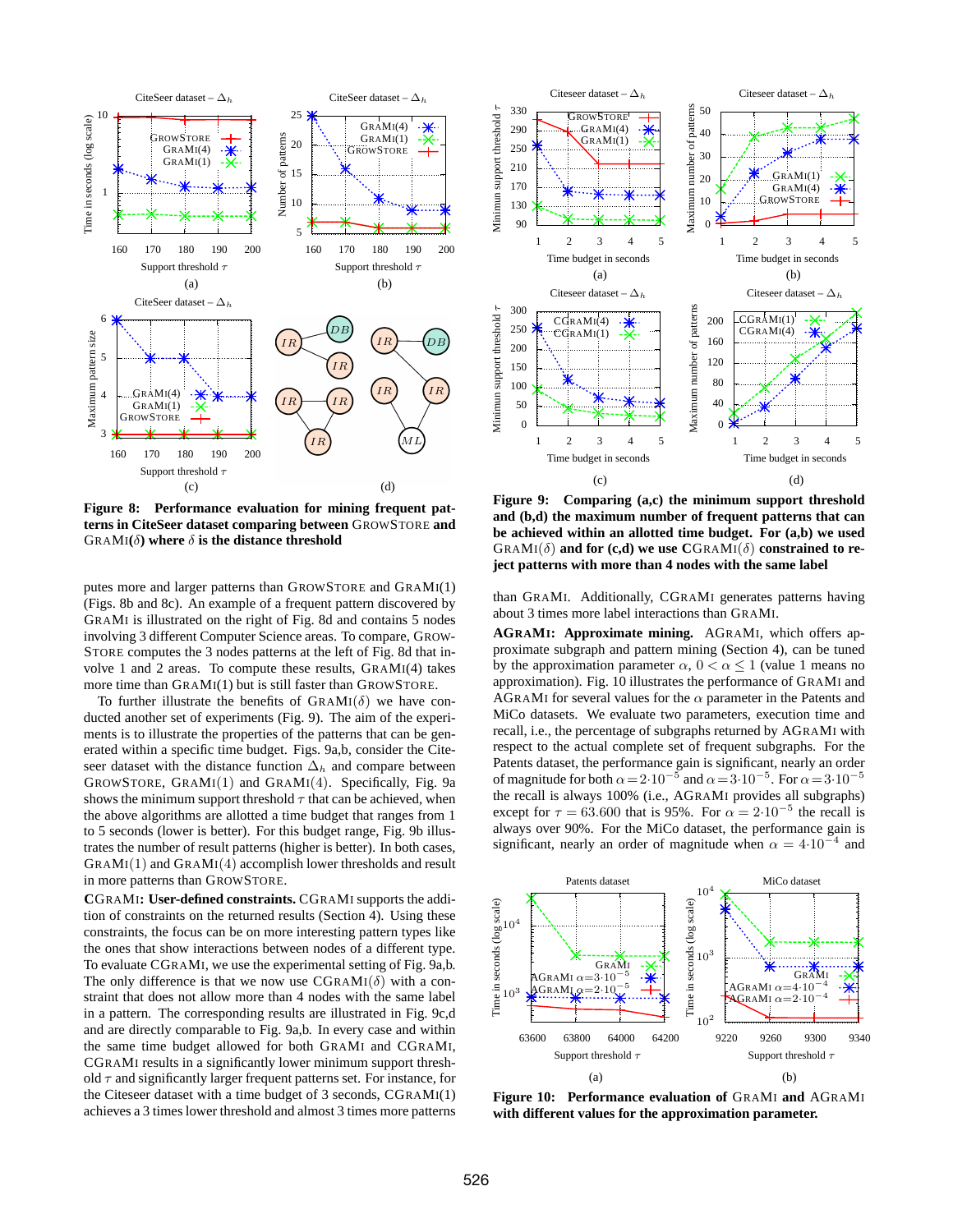

<span id="page-10-1"></span>**Figure 11: The effect of optimizations.** No opt: **Algorithm** ISFREQUENTHEURISTIC **(Section [3.2\)](#page-3-0).** Lazy: **Lazy search and decomposition optimizations enabled.** Pruning: **Only pruning push-down optimization enabled.** Unique: **Only unique labels optimization enabled.** GRAMI: **All optimization enabled (Algorithm** ISFREQUENT**).**



<span id="page-10-2"></span>**Figure 12: Performance comparison between** GRAMI **and** GGQL**; a modified version of** GRAMI **that replaces ISFRE-QUENT with a counting function based on GraphQL**

nearly two orders of magnitude when  $\alpha = 2 \cdot 10^{-4}$ . Interestingly, the recall is always 100%.

**Optimizations.** This experiment demonstrates the effect of the optimizations discussed in Section [3.3](#page-4-0) on mining the different datasets. A summary is illustrated in Fig. [11.](#page-10-1) For the MiCo dataset, the most effective optimization is *Push-down pruning* (denoted by Pruning in Fig. [11a](#page-10-1)) that achieves an improvement of up to 2 orders of magnitude. Following that, are the *Lazy search* and the *Decomposition pruning* optimizations, both are combined and denoted by Lazy in Fig. [11a](#page-10-1). The two optimizations accomplish an improvement of up to an order of magnitude. Last comes the *Automorphism* and *Unique labels* optimizations that achieve only 4% improvement, since most of the frequent subgraphs in the MiCo dataset neither have automorphisms nor unique labels. For presentation clarity in Fig. [11a](#page-10-1), we do not illustrate the results of the last two optimization methods. A similar trend also applies to Patents and Citeseer datasets (Figs. [11b](#page-10-1) and [11c](#page-10-1)).

For the Aviation dataset (Fig. [11d](#page-10-1)), a different optimization trend is noticed since this dataset is fundamentally different than MiCo Patents and Citeseer. In this case, the most effective optimization is Unique labels (denoted by Unique in Fig. [11d](#page-10-1)). As discussed earlier, the Aviation dataset is extremely sparse and has a very large number of distinct node labels, thus, the Unique label optimization is very effective. In contrast to the previous cases, all other optimizations do not offer any improvement and are not illustrated.

**Comparison with subgraph isomorphism techniques.** To address the frequent data mining problem, we may also employ subgraph isomorphism techniques [\[21\]](#page-11-25). For comparison, we have implemented GGQL; a modified version of GRAMI that replaces ISFREQUENT with a frequency evaluation function based on GRA-PHQL [\[16\]](#page-11-12); one of the fastest state-of-the-art subgraph isomorphism techniques [\[21\]](#page-11-25). Clearly, as illustrated in Fig. [12,](#page-10-2) GRAMI outperforms GGQL by at least 3 times and up to more than an order of magnitude. This is easily justifiable since GRAMI uses several optimizations and visits only the necessary nodes in the input graph to solve the frequent subgraph mining problem.

# <span id="page-10-0"></span>**6. RELATED WORK**

This section discusses related work in many different directions. **Transactional mining.** This setting is concerned with mining frequent subgraphs on a dataset of many, usually small, graphs. FSQ [\[18\]](#page-11-6) construct new candidate patterns by joining smaller frequent ones. The drawback of this approach is the costly join operation and the pruning of false positives. GSPAN [\[29\]](#page-11-7) proposes a variation of the pattern *growth* approach. It uses an extension mechanism, where subgraphs grow directly from a single subgraph instead of joining two previous subgraphs. Other methods focus on particular subsets of frequent subgraphs. MARGIN [\[26\]](#page-11-26) returns maximal subgraphs only, whereas CLOSEGRAPH [\[30\]](#page-11-27) generates subgraphs that have strictly smaller support than any of their parts. LEAP [\[28\]](#page-11-28) and GRAPHSIG [\[24\]](#page-11-29), on the other hand, discover important subgraphs that are not necessarily frequent.

Although GRAMI focuses on the single large graph setting, it may be easily specialized to also support graph transactions.

**Single graph mining.** On the equally important single graph setting there exists less work. The major difference is the definition of an appropriate anti-monotone support metric (Section [2\)](#page-1-1). SIGRAM [\[20\]](#page-11-10) uses the *MIS* metric and proposes an algorithm that finds frequent connected subgraphs in a single, labeled, sparse and undirected graph. SIGRAM follows a *grow-and-store* approach, i.e., it needs to store intermediate results in order to evaluate frequencies. Overall, SIGRAM needs to enumerate all isomorphisms and relies on the expensive computation of *MIS* (which is NPcomplete), thus the method is very expensive in practice.

Since the number of intermediate embeddings increases exponentially with the graph size, such approaches do not scale for large graphs. In contrast, GRAMI does not need to construct all the isomorphisms, hence, it can scale to much larger graphs. More importantly, GRAMI supports frequent subgraph and pattern mining (Problems [1](#page-2-1) and [2](#page-2-5) respectively). Thus, it allows for exact isomorphism matching and the more general distance-constrained pattern matching. Additionally, GRAMI supports constraint-based mining and works on directed, undirected, single and multi-labeled graphs.

**Approximate mining.** There is work on approximate techniques for solving the frequent subgraph mining problem as well. In GREW [\[19\]](#page-11-9), the authors propose a heuristic approach that prunes large